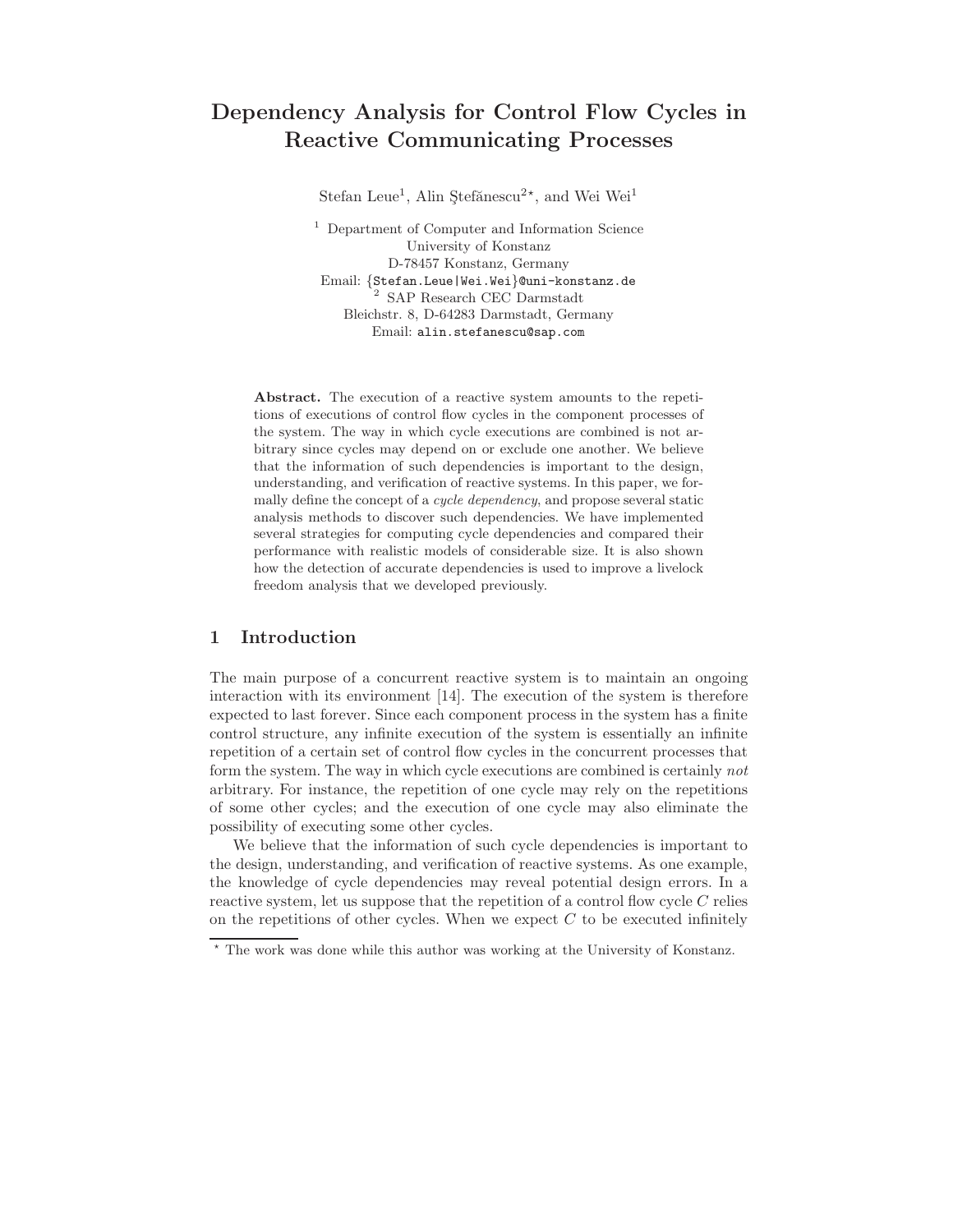often, we may want to check statically whether there is any other cycle in the system on which C relies. The fact that no such cycles can actually be found hints at an incompleteness in the design or implementation of the system.

The knowledge of cycle dependencies is also useful in the verification of concurrent reactive systems. In our precursory work, we proposed an efficient system verification framework based on integer linear program (ILP) solving [12, 11]. Our approach does not count on the exhaustive exploration of a potentially exponential or even infinite number of interleavings of actions from concurrent processes, and thus avoids the notorious state explosion problem from which traditional explicit state model checking techniques suffer. Our verification methods abstract the original verification problem into an ILP problem that describes a necessary condition for the violation of the property under scrutiny. Any solution to the ILP problem corresponds to a counterexample in the form of a set of cycles. A counterexample is spurious if it is impossible to repeat the cycles in the counterexample forever without other cycles also being repeated infinitely often. Consequently, the dependency among cycles stands at the very core of the refinement procedure based on the detection of spurious counterexamples in [13, 11].

The central contribution of this paper is a formal framework capturing a notion of dependency between the control flow cycles of the concurrent processes. We also inspect different causes of dependencies, and develop techniques for discovering dependencies with respect to each cause. In this paper we choose Promela [8] as modeling language for the systems that we analyze. This choice is motivated by convenience since a large number of Promela models are available in the public domain [20] and some of the features of the SPIN tool environment, which interprets Promela, greatly facilitate our static analysis. We conjecture that applying our analysis ideas to other modeling and programming languages based on communicating finite state machines, such as UML-RT, could easily be accomplished.

Related Work. To the best of our knowledge, there is currently no work addressing control flow cycle dependencies. Control flow graphs of general programs were extensively studied in the area of static program analysis [19] with applications, e.g., in the area of compiler optimization. Slicing of programs [23, 17] checks dependences between statements but not cycles. The "may happen in parallel" [18] and "non-concurrency" [15] analyses also consider dependences between statements. Finally, the INCA verification framework [4, 22] studies the relation between acyclic paths and control flow cycles but not relations among cycles. Moreover, the above techniques are applied to synchronous communication settings, while we also address an asynchronous setting where exchanging messages via buffers is the dominant way of communication.

Structure of the Paper. Section 2 introduces the Promela modeling language, define cycles and some related concepts. Section 3 defines the concept of cycle dependencies. We propose in Sections 4 and 5 several static analysis methods for cycle dependency discovery. Section 6 briefly shows how the discovery of cycle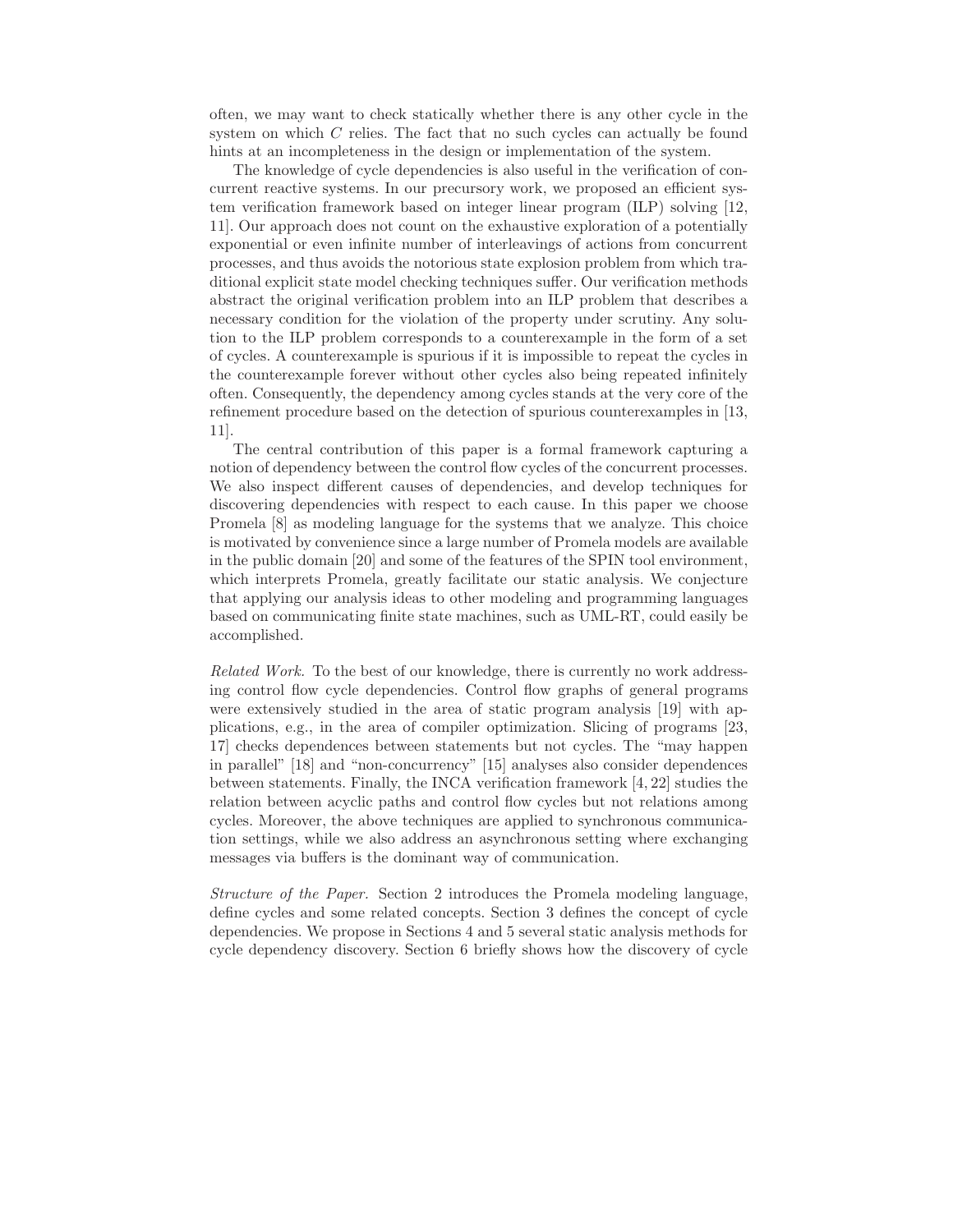dependencies can help improve the precision of a livelock freedom test. Section 7 reports the experimental results, before Section 8 concludes the paper. All the proofs of the theoretical results of the paper can be found in Appendix A.

# 2 Preliminaries

Promela. Promela is the input language of the SPIN explicit state model checker [8]. It has been successfully used for the modeling and analysis of many concurrent systems [9, 6]. The Promela language supports asynchronous communication as well as synchronous rendez-vous communication and synchronization via shared variables. The subset of the Promela language that we consider includes the definition of concurrently running processes ("proctype"), communication channels ("chan" declarations), message sending ("!") and receiving  $($ "?"), assignments, condition statements, nondeterministic branching  $($ "if ... fi"), looping ("do ... od"), and arithmetics. For the sake of simplicity we do not consider arrays and structured data types in this paper.



Fig. 1. An example Promela model and its control flow graphs.

Figure 1 shows a simple Promela model consisting of two processes: client and server, whose behavior is described by the sequential Promela code within the respective proctype definition. The process client may send a request message to the buffer to Server if  $x < 3$  (Line 4). Otherwise, it waits until a reply message is available in the buffer fromServer and then receives the message (Line 6). A condition statement such as  $(x < 3)$  is a boolean expression enclosed in parentheses, which acts as a guard to the subsequent statements. It is executable if and only if the enclosed expression evaluates to true. We can construct a control flow graph from each of the proctype definitions (see Figure 1). Each transition corresponds to one statement in the code, and its source state and target state respectively denote the control points before and after the execution of the statement.

Control flow cycles. We define a control flow cycle (or simply cycle) in a control flow graph as a sequence of consecutive transitions in the graph such that the source state of the first transition in the sequence is the same as the target state of the last transition. A cycle is elementary (or simple) if no two transitions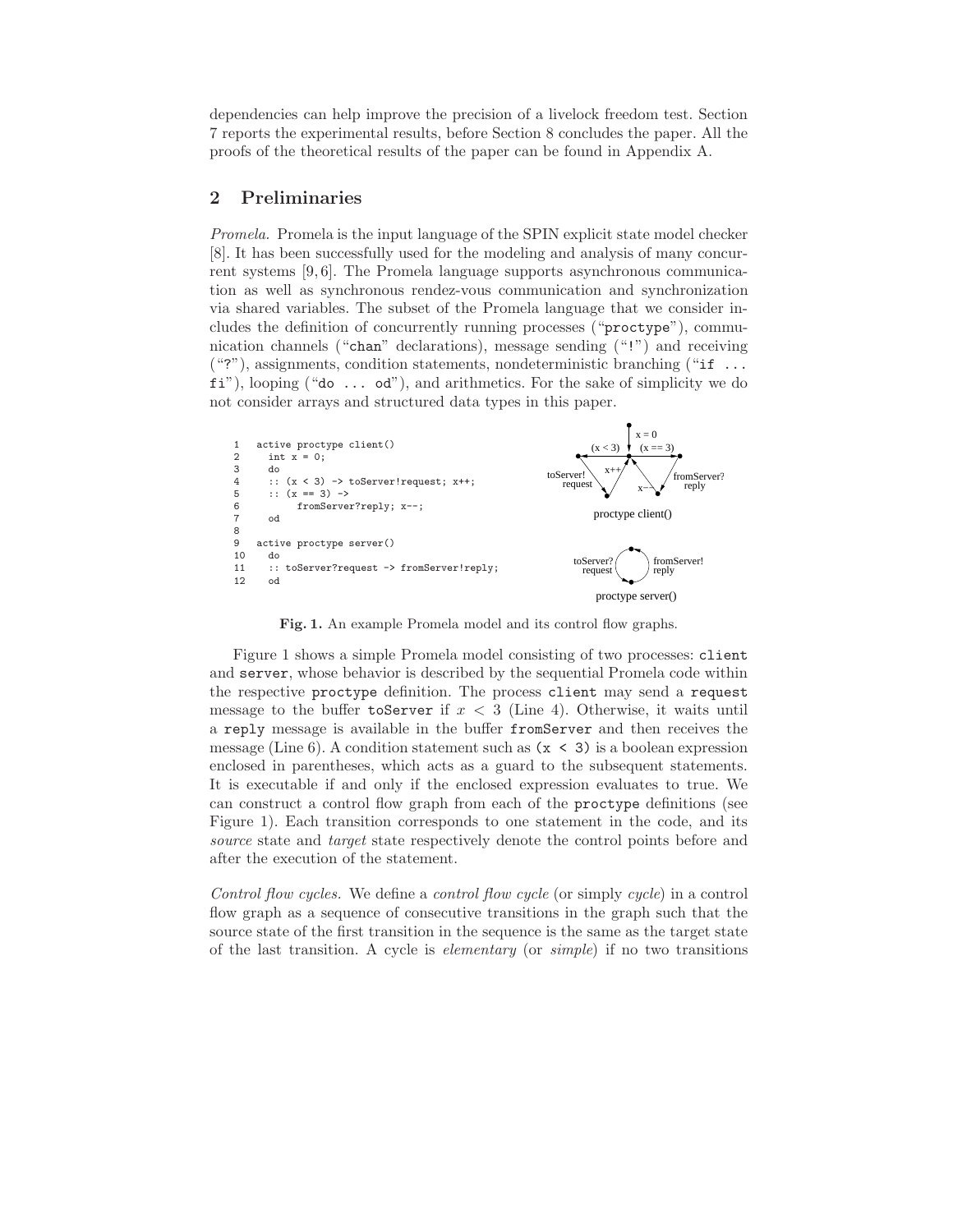in the defining sequence of the cycle have a same source state. Informally, an elementary cycle cannot be decomposed further into smaller cycles. In the control flow graph of the process client in Figure 1, there are two elementary cycles.

Even though a finite control flow graph may contain infinitely many cycles, the number of elementary cycles is always finite and in the worst case exponential in the number of transitions. Since any non-elementary cycle can be decomposed into elementary cycles, our analysis considers only elementary cycles. Unless otherwise specified, all the cycles mentioned in the following are elementary.

If two cycles share states, then they are neighbors of each other. Any such shared state is an *exit state* of the cycles that contain it, because one can exit one cycle at that state and enter another cycle. The two cycles in the process client in Figure 1 are neighbors sharing one exit state.

Cycle executions. An infinite run of a Promela model amounts to the repeated executions of cycles in some processes of the model. For an infinite run  $r$  of a Promela model, let  $r/p$  denote the projection of r on the set of transitions in a process p. Thus,  $r/p$  corresponds to the local execution of p in r. Any  $r/p$  can be decomposed into two parts: (1) an acyclic path from the initial state, and (2) repeated executions of cycles. Given a cycle  $c$  in  $p$ , one execution of  $c$  in  $r/p$  may be interrupted by the executions of other cycles in p: Some part of c is executed until some exit state s is reached where it starts to execute other cycles. The execution of  $c$  is later resumed from  $s$  after the executions of those interrupting cycles are completed. Since  $r$  is an infinite run, at least one cycle in the model is repeated infinitely often. We denote by  $IRC(r)$  (infinitely repeated cycles) the set of cycles that are executed infinitely often in  $r$ . For a process  $p$ ,  $\text{IRC}(r)_p$  is the subset of  $\text{IRC}(r)$  consisting of only cycles in p. It is easy to see that  $\text{IRC}(r/p)$  is either empty or forms a strongly connected subgraph of the control flow graph of  $p$ .

## 3 Cycle Dependencies

We now define the concept of cycle dependencies. Intuitively, a cycle  $c$  depends on a set of cycles  $S$  if the infinite execution of  $c$  must be accompanied by the infinite executions of some cycles in S.

Definition 1. Given a Promela model, a cycle c and a set of cycles S in the model, we call the pair  $(c, S)$  a cycle dependency if they satisfy the following conditions: a)  $c \notin S$ ; and b) for any infinite run r of the model where  $c \in \text{IRC}(r)$ , there exists a cycle  $c' \in S$  such that  $c' \in \text{IRC}(r)$ . In this case, we say that c depends on S.

In the above definition, if all the cycles in  $S$  are in the same process as  $c$ is, then  $(c, S)$  is a *local* dependency. Otherwise,  $(c, S)$  is a *global* dependency. Moreover, if c does not depend on any subset of S, then we say that  $(c, S)$  is a *minimal* dependency. In the model in Figure 1, we denote by  $c_l$  (resp.  $c_r$ ) the left (resp. right) cycle in the process client and by  $c_s$  the only cycle in the process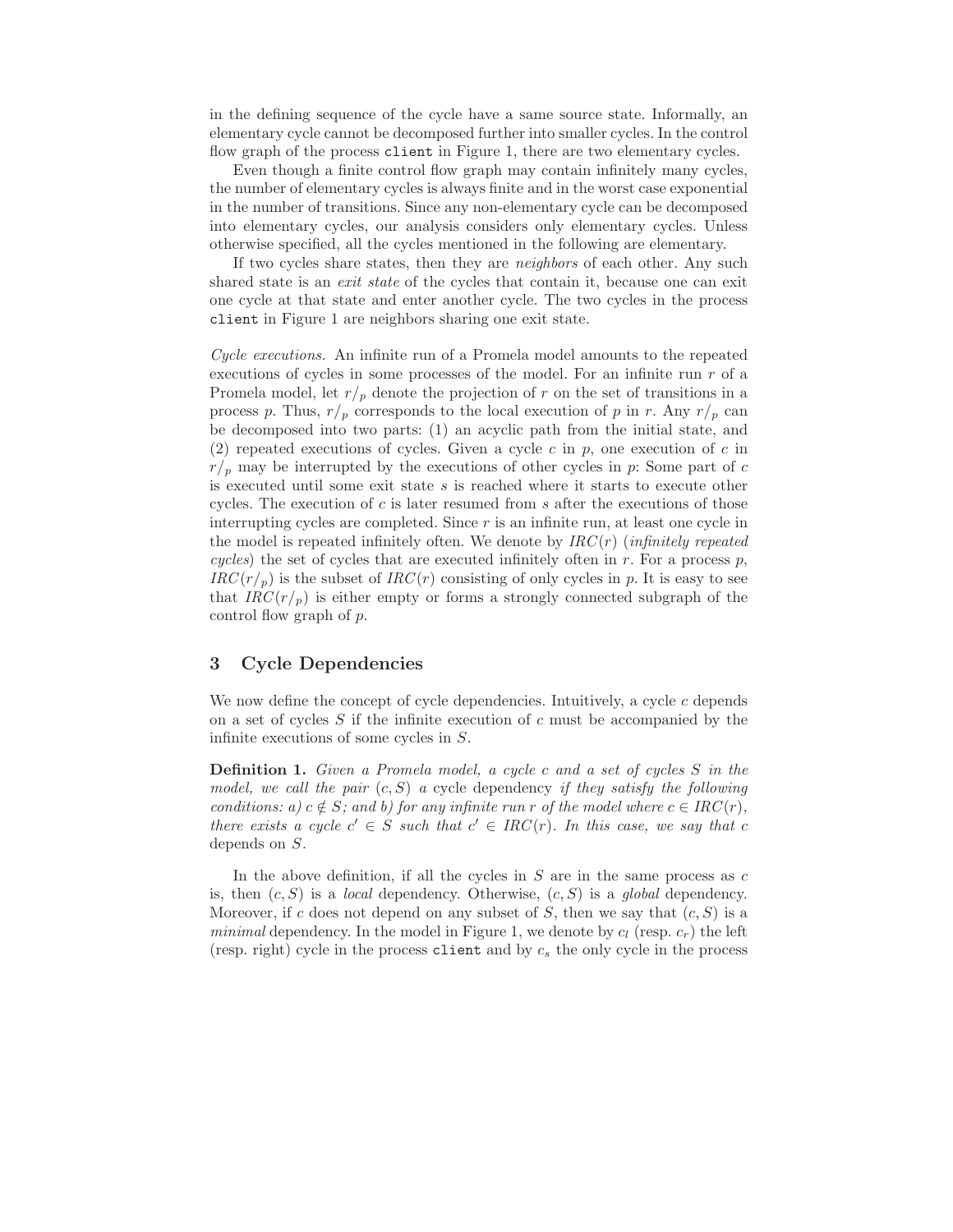server.  $(c_r, \{c_l, c_s\})$  is a cycle dependency, while  $(c_r, \{c_l\})$  and  $(c_r, \{c_s\})$  are two minimal cycle dependencies. In particular,  $(c_r, \{c_l\})$  is a local dependency, and  $(c_r, \{c_s\})$  is a global dependency.

If we interpret all message buffers in a Promela model to have only finite capacities, then the Promela model possesses a finite global state space. In this case, we show as follows that it is decidable whether  $(c, S)$  is a cycle dependency: We construct the global state space for the model and then look for any elementary of non-elementary cycle in the global state space that contains c but no cycles from S. If no such global cycles exist, then  $(c, S)$  is a cycle dependency. However, we are more interested in infinite state models. If we assume that buffers in Promela models have infinite capacities and variables may have infinite domains such as integer variables, then a Promela model may have an infinite global state space, for which we show in the following theorem that the above problem becomes undecidable.

**Theorem 1.** Given a cycle c and a set  $S$  of cycles, it is undecidable in general whether  $(c, S)$  is a cycle dependency.

#### 3.1 The Causes of Cycle Dependencies

The root cause for cycle dependencies lies in the executability of Promela statements. Given a cycle, if the executability of every statement along the cycle is unconditional, then the cycle can be repeated without interruption forever once the cycle is entered. Such a cycle does not depend on any other cycles. On the contrary, consider a cycle c that contains a statement s whose executability is conditional. If s cannot be continuously enabled forever by only repeating  $c$ , then some other cycles need to be executed in order to re-enable s by, e.g., modifying the values of some variables, sending a message etc. In Promela there are two kinds of statements with conditional executability: condition statements and message receiving statements, when we take the assumption that message buffers have unbounded capacities and message sending statements are therefore always enabled. In the following we explain how cycle dependencies may be imposed by these two kinds of statements.

Condition statements. Consider the right cycle  $c_r$  in the process client in Figure 1.  $c_r$  contains a condition statement (x = 3). The condition  $x = 3$  cannot remain true after  $c_r$  is executed because x is decremented by 1 in the cycle. Then,  $c_r$  can be repeated infinitely often only if the left cycle  $c_l$  is also repeated infinitely often to modify the value of  $x$  such that  $x$  can always acquire the value 3 again. This is one example that a cycle is terminating on a condition statement along the cycle. Since we focus on discovering cycle dependencies in this paper, it is out of scope how to determine whether a cycle is terminating, which is a well-known undecidable problem. In [13] we proposed an incomplete procedure to prove termination for control flow cycles. There are also many existing techniques  $[21, 3, 5, 1]$  to prove termination for certain kinds of loops in programs, which can be adapted to prove termination for control flow cycles. In Section 4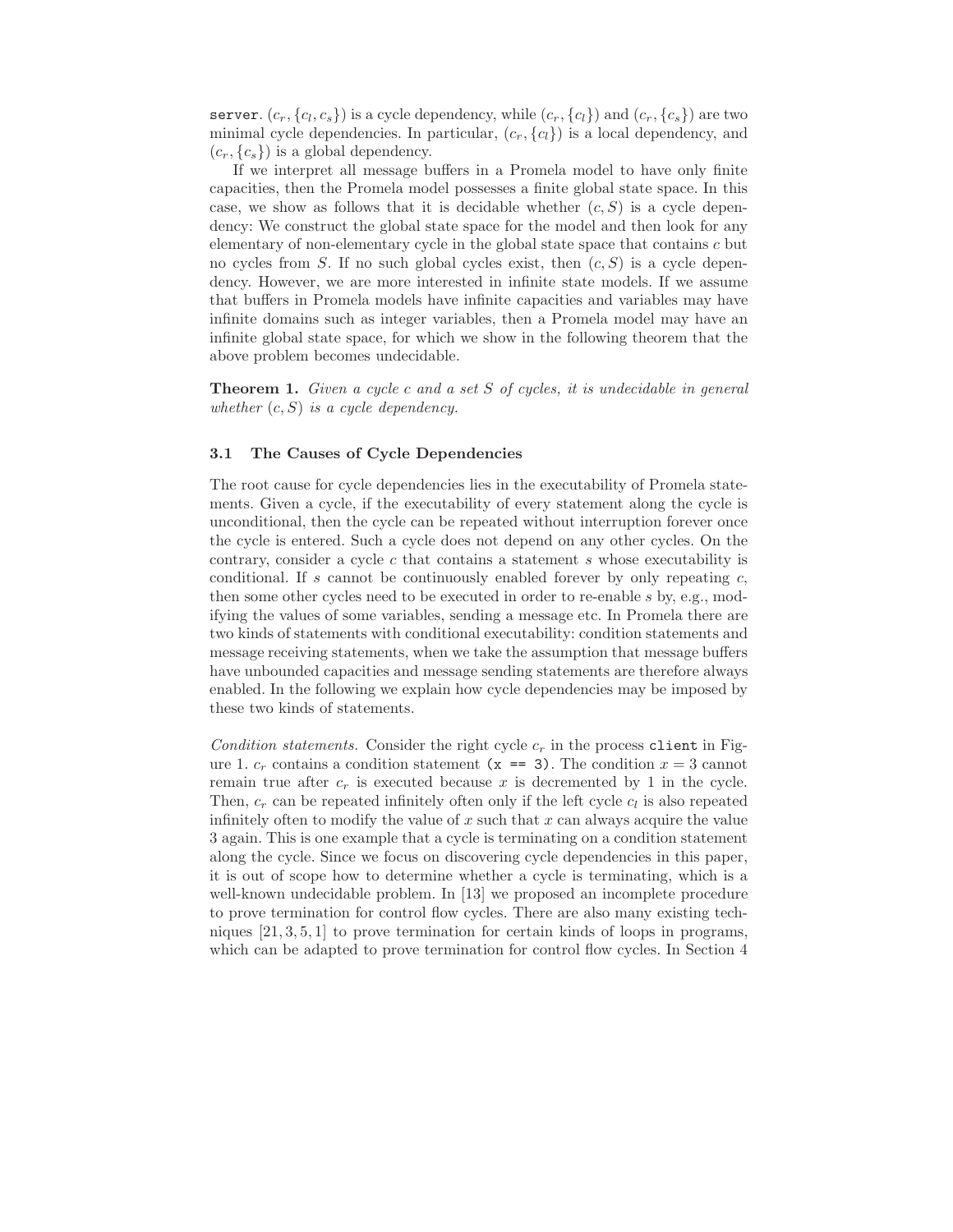we will show how to determine cycle dependencies from a condition statement on which a cycle is terminating.

*Message receiving statements.* The above mentioned cycle  $c_r$  contains a message receiving statement fromServer?reply. Thus, the cycle  $c_s$  sending reply messages has to be repeated infinitely often when  $c_r$  is to be repeated infinitely often. In Section 5 we will present a method to determine cycle dependencies from message receiving statements, which are usually global dependencies.

#### 4 Discovering Dependencies from Condition Statements

We show some types of cycle dependencies imposed by condition statements on which a cycle is terminating. In order to derive them, we need to discriminate between different ways in which the variables in a condition statement are modified in the cycle. A variable is local if its value can be referenced and modified only by one process. Otherwise, it is a global variable. However, the runtime value of a local variable may still depend on the executions of other processes. For instance, given a local variable x, if there is an assignment  $x = e(y)$  where  $e$  is an arithmetic expression containing a global variable  $y$ , then the runtime value of  $x$  may depend on how  $y$  is modified in other processes.

**Definition 2.** For a cycle c and a variable x, x is globally modified in c if one of the following is satisfied: a) x is global, or b) there is a message receiving statement  $\mathbf{b?msg}(x_1,\ldots,x_n)$  in c where x is some  $x_i$ , or c) there is an assignment  $x = e(y)$  in c where y is globally modified in c. Otherwise, x is locally modified in c.

Note that in the above definition we disregard the dependency of the runtime value of a local variable on a condition statement. The reason is that a control flow cycle contains only one branch of a condition statement. Therefore, the impact of the condition statement is fixed in the cycle. Note that we are only interested in how a variable is modified inside a particular cycle when the cycle is repeated without interruption.

For a boolean condition B in a cycle c, we denote by  $var(B)$  the set of variables occurring in B. If all the variables in  $var(B)$  are locally modified in c, then B is a locally determined condition. Otherwise, it is globally determined. In Subsection 4.1 and 4.2, we show how to determine cycle dependencies from these two kinds of conditions.

#### 4.1 Locally Determined Conditions

First, we can easily see that, if a cycle is terminating on a locally determined condition, then it depends on some of the cycles in the same process for an infinite number of executions. In particular, the cycle must depend on one of its neighbors.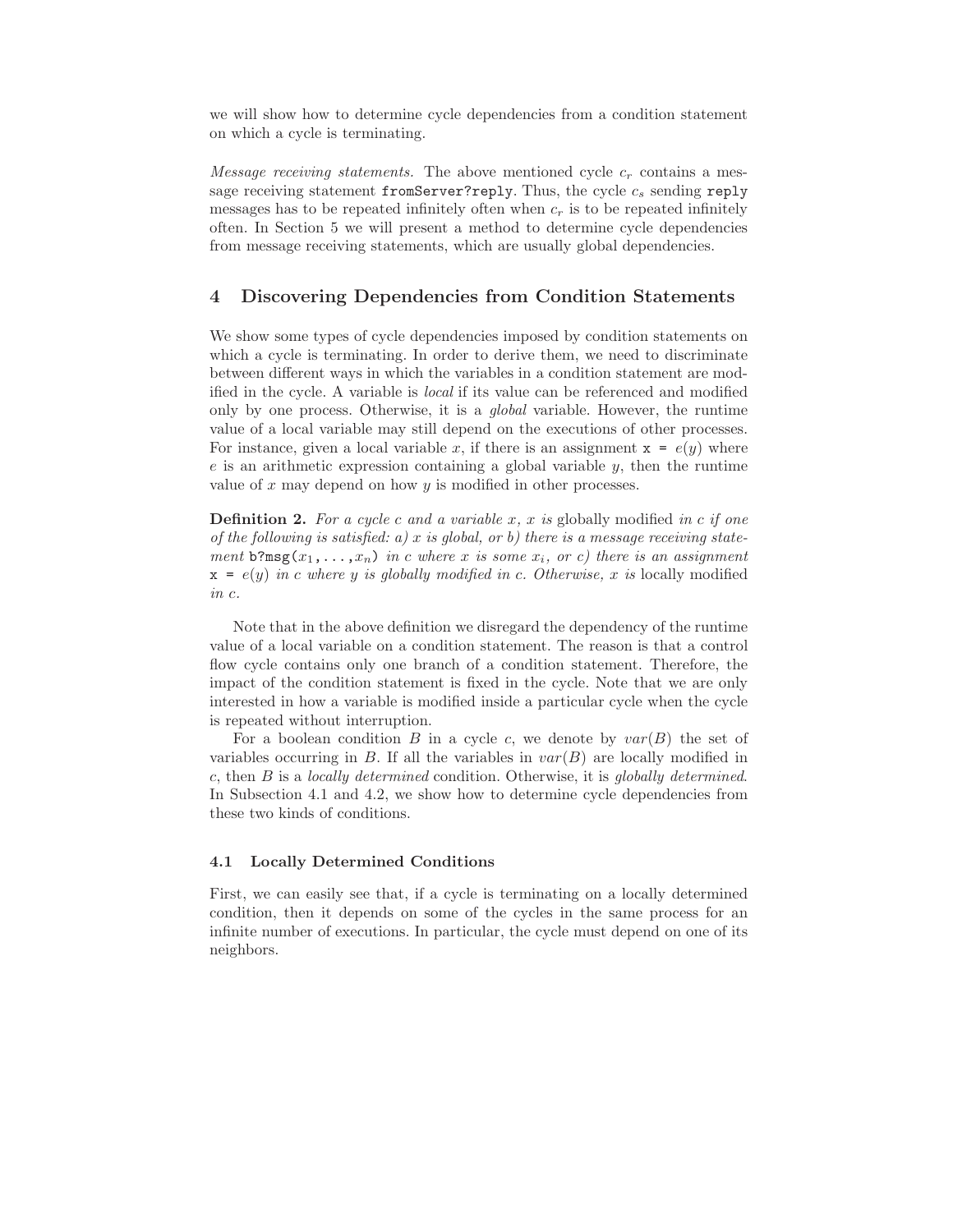**Proposition 1.** Given a cycle c in a process p such that c is terminating on a locally determined condition  $B$ , if c is repeated infinitely often in a run r, then one of the neighbors of c is also repeated infinitely often in r.

Let  $C_p$  denote the set of cycles in p, and  $N_c$  denote the set of the neighbors of c. The above discussion gives two cycle dependencies, namely  $(c, C_p - \{c\})$  and  $(c, N_c)$ . The cycle  $(c, C_p - \{c\})$  is usually coarse because not necessarily all the cycles in  $p$  contribute to the re-satisfaction of  $B$ . In the following, we propose several methods to refine the dependency  $(c, C_p - \{c\})$ .

Refinement 1. In general, it is impossible to determine which cycles make a contribution to the re-satisfaction of the condition B. We define  $E_c(B)$  as the set of variables occurring in c such that at least one of the variables in  $E_c(B)$ must be modified in order to make B true again. The set  $E_c(B)$  subsumes but not necessarily equals  $var(B)$ . In the example in Figure 2, an infinite number of repetitions of the left cycle relies on an infinite number of repetitions of the right one that resets the value of y. However, the enabling condition of the left cycle contains only the variable  $x$  which is not modified by the right cycle. We propose the following recursive method to compute  $E_c(B)$ . A variable v is in  $E_c(B)$  if one of the following is satisfied: a)  $v \in var(B)$ , or b) there is an assignment  $v'$  $e(v)$  in c such that  $v' \in E_c(B)$ . For a set S of variables, we denote by  $MC_p(S)$ the set of cycles in  $p$  which modify at least one variable in  $S$ . We obtain a finer dependency  $(c, MC_p(E_c(B)) - \{c\})$  by disregarding all cycles that do not modify any variables in  $E_c(B)$ .



Fig. 2. An example Promela model and its control flow graph.

Refinement 2. The above cycle dependency may still be coarse. Consider the control flow graph in Figure 3. Note that, whenever leaving  $C1$  to execute  $C3$ ,  $C2$  is always executed. So, in any run in which  $C1$  is repeated infinitely often, no matter whether  $C3$  is repeated infinitely often or not,  $C2$  is always repeated infinitely often. Based on this observation we can refine the cycle dependency  $(C1, \{C2, C3\})$  by safely removing C3. The above simple example leads to the following definition.

**Definition 3.** Given a cycle c in a process p such that c is terminating on a locally determined condition B, and a cycle  $c' \in MC_p(E_c(B))$  such that c and c' are reachable from each other,  $c'$  is preemptive with respect to c and  $B$  if there exist one exit state  $s$  in  $c$  and one exit state  $s'$  in  $c'$  such that a) there is an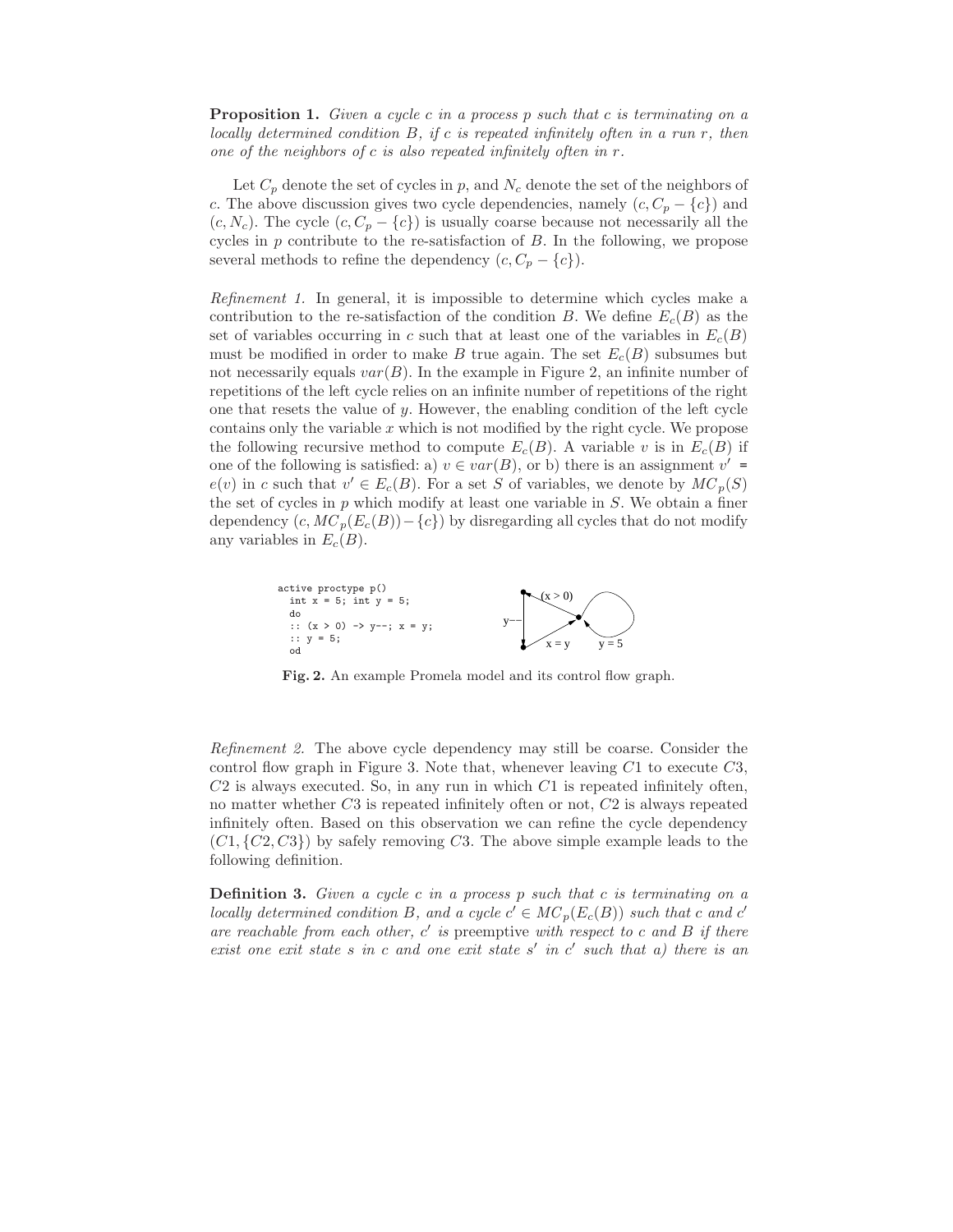

Fig. 3. An example Promela Model and its control flow graph.

acyclic path from s to s' that does not modify any variables in  $E_c(B)$ , and b) there is an acyclic path from s' to s that does not modify any variables in  $E_c(B)$ . Otherwise, c' is preempted.

In the previous example,  $C2$  is preemptive and  $C3$  is preempted. It is easy to prove that, on the way from any cycle  $c$  to execute one of its preempted cycles and then back to c, at least one preemptive cycle must be executed. We can therefore refine the cycle dependency  $(c, MC_p(E_c(B)) - \{c\})$  by removing all the preempted cycles from  $(MC_p(E_c(B)) - \{c\})$ .

```
1 proc compute_cd(cycle c_0, condition B_0)<br>2 set[cycle] visited = {}
2 set[cycle] visited = \{\}<br>3 set[cycle] ccs = \{\}3 set [cycle] ccs = {}<br>4 queue [cycle] open =
4 queue[cycle] open = {}<br>5 search for preemptive
5 search_for_preemptive_cycles(c_0, B_0)<br>6 return (c_0, ccs) // return the determ
      return (c_0, ccs) // return the determined cycle dependency
7
8 proc search_for_preemptive_cycles(cycle c, condition B)
      add c to visited
\begin{array}{c} 10 \\ 11 \end{array}for each nc in neighbors(c)12 if (nc not in visited) and (nc not in open)<br>13 if (nc modifies some variables in E_c(B))
13 if (nc modifies some variables in E_c(E))<br>14 then
           then
15 add nc to visited
16 add nc to ccs
17 else<br>18 eno
              enqueue(open, nc)
19
20 if (open not empty)
21 c' = dequeue(open)
22 search_for_preemptive_cycles(c', B)
```
Fig. 4. An algorithm to determine cycle dependencies from locally determined conditions.

Whereas Definition 3 can be used to determine whether a cycle is preempted, Figure 4 gives an efficient algorithm to collect preemptive cycles during the computation of cycle dependencies. In a Breadth First Search manner, the algorithm visits each cycle at most once, and thus is linear in the number of cycles. This is a generalization of the so-called "next door" strategy first mentioned in [11]. In Appendix A.3 the termination and soundness of the algorithm are proved.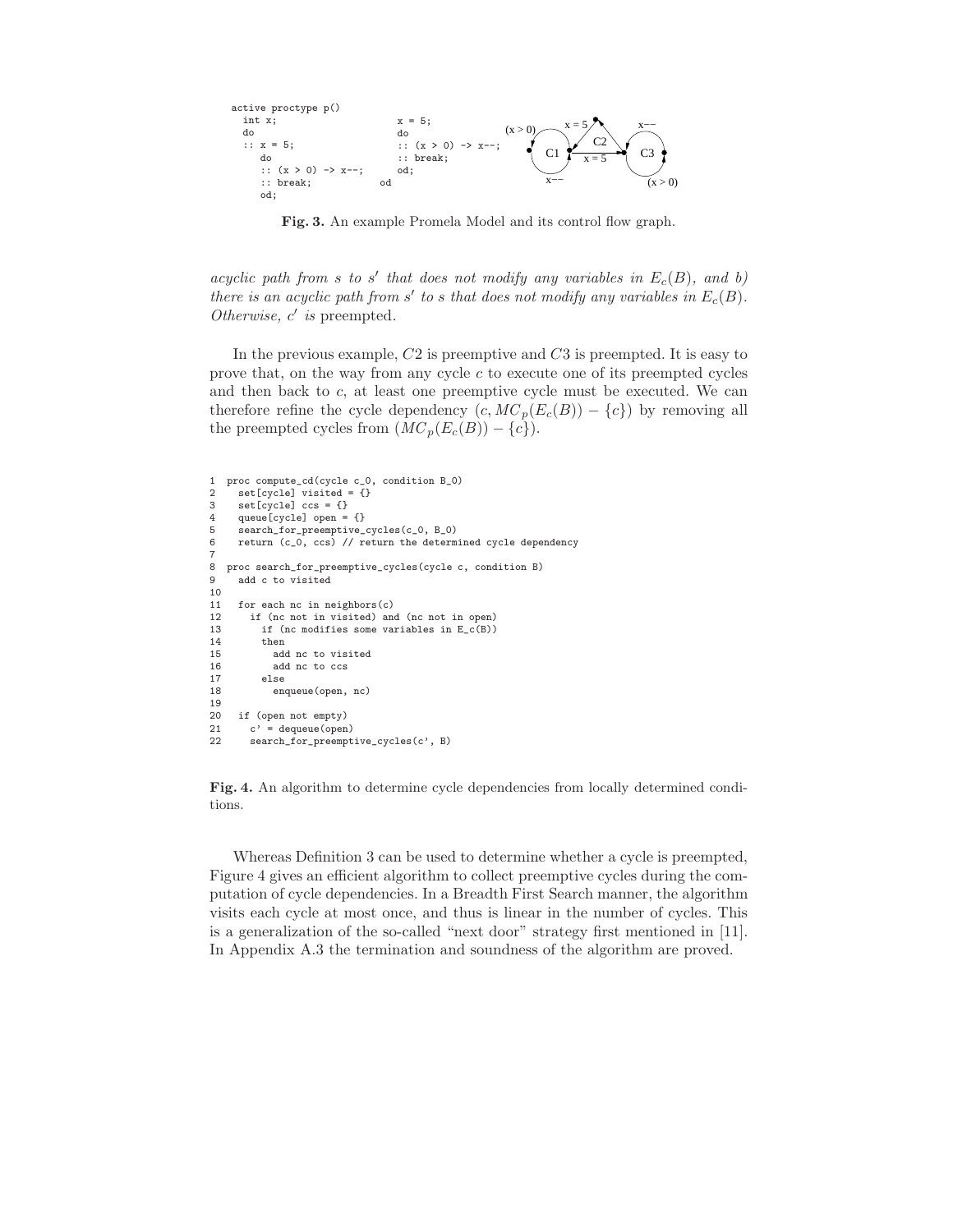#### 4.2 Globally Determined Conditions

If a cycle is terminating on a globally determined condition, then it may not only depend on cycles in the same process, because cycles in other concurrent processes can possibly influence the runtime value of the condition. This can be illustrated in the example in Figure 5. The cycle in Process  $p$  is actually the only cycle in  $p$ , and it depends on the cycle in  $q$ . We will not consider any globally determined condition whose value is influenced by a message receiving statement, which will be discussed in the next section.



Fig. 5. An example Promela model and its control flow graphs.

For a Promela model M, we denote by  $proc(M)$  the set of processes in M. Suppose a cycle  $c$  in a process in  $M$  such that  $c$  is terminating on a globally determined condition B. We can easily derive that c depends on  $(\bigcup_{q\in proc(M)}MC_q(E_c(B)) \{c\}$ ). We may refine this cycle dependency by using the algorithm in Figure 4 to rule out all the preempted cycles in  $MC_p(E_c(B))$  if c is in the process p.

# 5 Discovering Dependencies from Message Receiving Statements

When a cycle c contains a message receiving statement  $\mathbf{b?msg}(x_1, \ldots, x_n)$ , it needs an infinite number of msg messages to be repeated infinitely often. Consequently, c depends on some cycles that send such messages. Let  $SC_{b,msq}$  be the set of the cycles sending messages msg to b. If  $c \notin SC_{b,msq}$ , then  $(c, SC_{b,msq})$  is cycle dependency. In the remainder of the section, we assume that a cycle never receives messages sent by itself.

A cycle that receives messages may contain a condition statement in which the condition contains some variables used to store components of received messages. Usually, the cycle can be executed only if the received message contains such components that make the condition true. Consider a cycle that contains a message receiving statement  $s_1$  and a condition statement  $s_2$  such that the condition in  $s_2$  contains variables used in  $s_1$ . The following pattern for  $s_1$  and  $s_2$  are observed in most real life Promela models: (1) all the variables in  $s_1$ are local; (2) the condition in  $s_2$  contains only variables used in  $s_1$ ; (3) no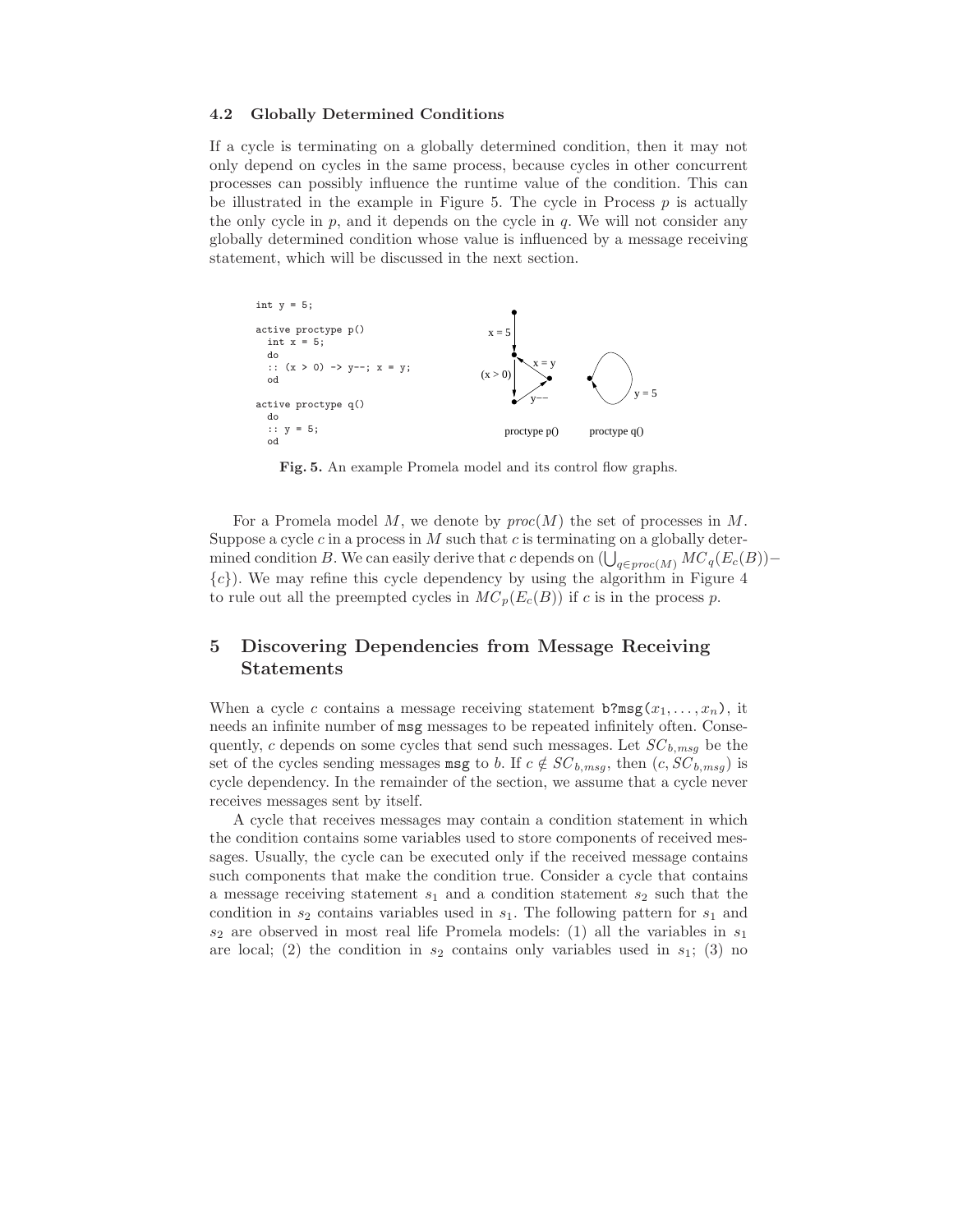variable in the condition is modified between  $s_1$  and  $s_2$  in the cycle. We call such a condition a *message determined* condition. Figure 6 shows two processes GIOPClient and GIOPAgent. In the control flow graph of GIOPClient, there is a cycle depicted using only solid lines that contains a message determined condition reply\_status = 4. We show in the remainder of the section how to derive cycle dependencies from such a message determined condition.



Fig. 6. An excerpt from a Promela model for CORBA GIOP [9].

In Figure 6, let  $c_1$  denote the solid-lined cycle in Process GIOPClient, and  $c_2$  and  $c_3$  denote the cycles that respectively assign 4 and 5 to  $rs$  in Process **GIOPAgent.** We have a dependency  $(c_1, SC_{toClientL,Reply})$  and both  $c_2$  and  $c_3$  are in  $SC_{toClientL,Reply}$ . However, this dependency is coarse because not necessarily every cycle in  $SC_{toClientL,Reply}$  may send a Reply message to make reply\_status = 4 true in  $c_1$ . As an example,  $c_3$  assigns 5 to rs whose value is passed to reply status in  $c_1$  through message passing. Thus,  $c_3$  cannot make reply\_status = 4 true, and it can be safely removed from  $SC_{toClientL,Reply}$  to obtain a finer dependency. Now the question is how to determine which cycle cannot send messages to make  $reply\_status = 4$  true.

First, we need to determine which kind of Reply messages must be received by  $c_1$  to make reply-status = 4 true. More precisely, we need to know which condition must be satisfied by the components of such a message. According to the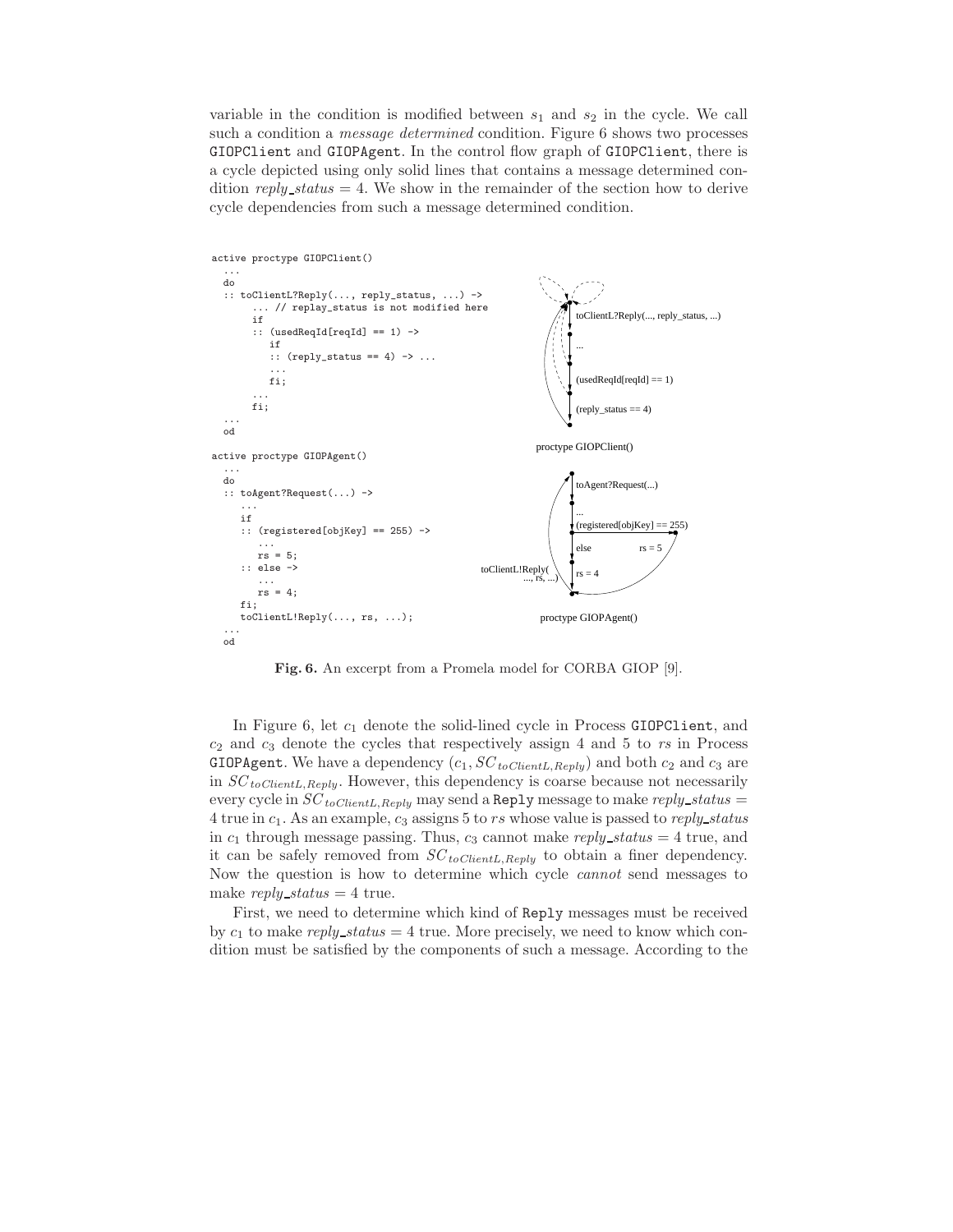definition of message determined conditions,  $reply_{{\bf s}}$  is not modified in  $c_1$  between the message receiving statement and (reply\_status == 4). However, after a message is received, reply\_status may still be modified before (reply\_status  $= 4$ ) is reached. This is because the execution of  $c_1$  can be interrupted, e.g., at the source state of the transition corresponding to (usedReqId[reqId] == 1). Then, when the execution of  $c_1$  is resumed, reply\_status may be already modified by other cycles. However, in this concrete example, if  $c_1$  is interrupted, then before  $c_1$  is resumed the last completed interrupting cycle always receives a Reply message. Moreover, this message contains a component whose value is passed to reply\_status. The value of reply\_status is afterward unchanged before reaching the message determined condition. This is because  $c_1$  and its neighbors satisfy the following structural property named fastened cycles: Given a cycle c that contains a message receiving statement  $s_1$  and a condition statement  $s_2$ , we denote by  $t_1$  the transition corresponding to  $s_1$ , by  $t_2$  the transition corresponding to  $s_2$ , and by p the path from the source state of  $t_1$  to the source state of  $t_2$ . For each neighbor  $c'$  of c, if  $c'$  and c contain a common state s within p, then  $c'$  contains also the path in c from the source state of  $t_1$  to s. The pattern in the fastened cycles property results from nested if statements inside do loops which are a common control structure of concurrent processes in an asynchronous reactive system.

**Proposition 2.** Let c be a cycle that contains a condition statement  $(B)$  in which the condition B is determined by messages received via the statement  $\mathbf{b?msg}(x_1,\ldots,x_n)$  in c. If the fastened cycles property is satisfied by c and all of its neighbors, then one execution of c needs a  $\text{msg}(d_1,\ldots,d_n)$  message such that  $B[x_i \leftarrow d_i]^3$  is true.

Using Proposition 2, if we can determine that the execution of  $c$  requires a message  $\text{msg}(d_1,\ldots,d_n)$  such that  $B[x_i \leftarrow d_i]$  is true, then we can use the following method to determine whether a cycle  $c'$  may not send such a message. Given a cycle c' that contains a message sending statement  $\mathbf{b}! \mathbf{msg}(d_1,\ldots,d_n)$ , if all  $d_i$ 's are constant values, then we directly evaluate  $B[x_i \leftarrow d_i]$  which is a constant truth value. If it is false, then we can exclude c' from  $SC_{b,msg}$ . When some  $d_i$  is a variable, we traverse backward in  $c'$  from the source state  $s'$  of the transition t corresponding to  $\mathbf{b}! \mathbf{msg}(d_1,\ldots,d_n)$ , and locate the first state  $s \neq s'$ such that  $s$  has an incoming transition outside  $c'$  but within other cycles. If no such s exists, then we take as s the predecessor of  $s'$  in  $c'$ . The path p from s to  $s'$  is then the longest acyclic path within  $c$  that must be consecutively executed immediately before reaching the message sending statement. We compute the postcondition  $Post(p)$  of p by Floyd-Hoare-style forward inference starting with the precondition  $true^4$ . This assumes that all the variables initially contain arbitrary values before p is consecutively executed. If  $Post(p) \wedge B[x_i \leftarrow d_i]$  is unsatisfiable, then c' can be removed from  $SC_{b,msg}$ . If the Promela model contains

<sup>&</sup>lt;sup>3</sup>  $B[x_i \leftarrow d_i]$  is a boolean expression obtained from B by substituting simultaneously each occurrence of  $x_i$  with  $d_i$ .

 $4$  Since the path  $p$  is acyclic,  $Post(p)$  can be computed fully automatically.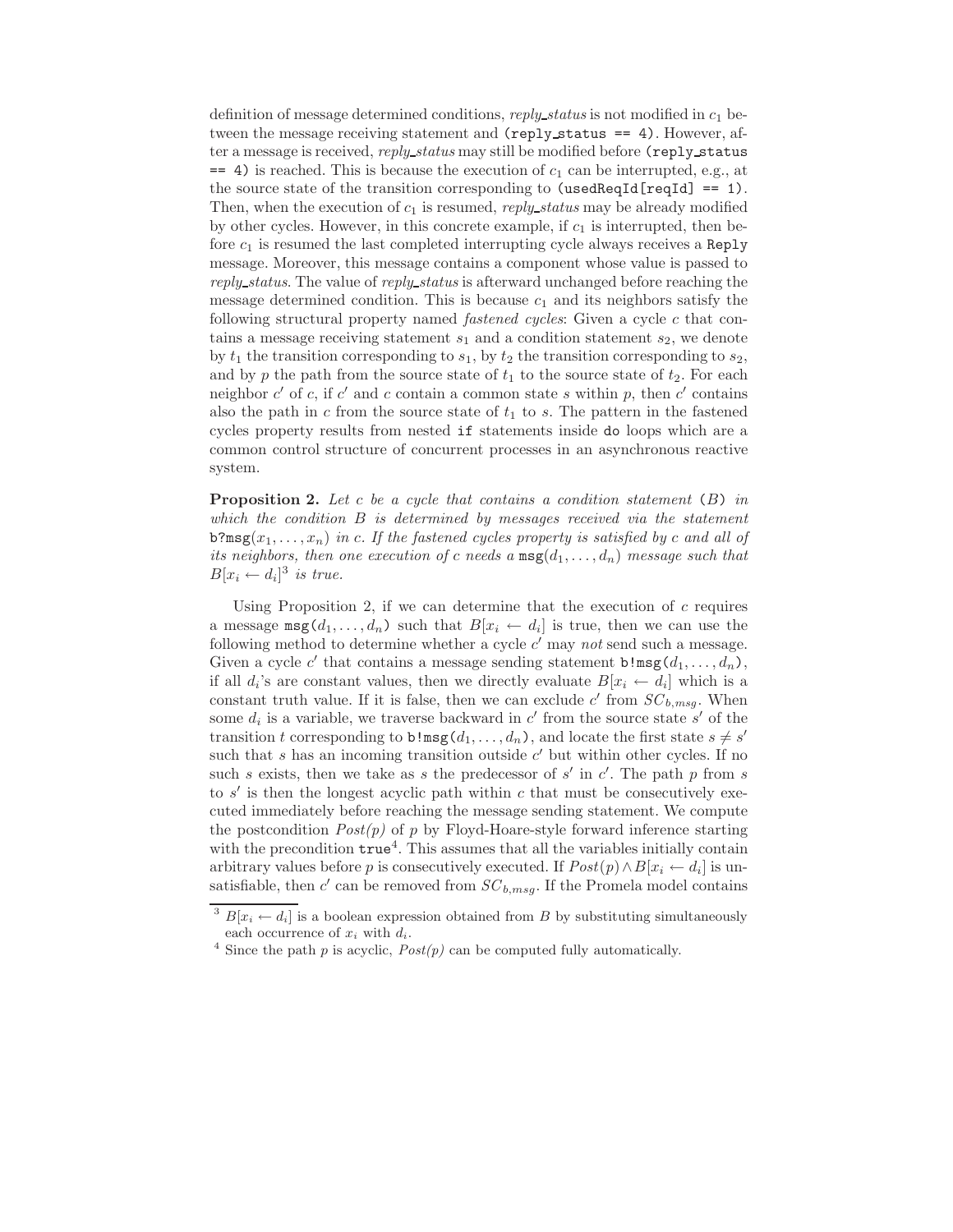only linear arithmetic expressions in assignments and conditions, then the satisfiability of  $Post(p) \wedge B[x_i \leftarrow d_i]$  can be decided fully automatically using either an automated theorem prover or a linear programming solver. In the example in Figure 6, we illustrate how to determine that  $c_3$  cannot send a message to satisfy reply\_status =  $\angle$ . The longest consecutively executed path p in this example starts from the source state of the transition corresponding to the message receiving statement, i.e., the topmost state in the control flow graph of GIOPAgent. Then  $Post(p) = (\cdots \wedge (rs = 5))$ . Since  $Post(p) \wedge (reply\_status = 4)$ [reply\_status  $\leftarrow rs$ ] is false,  $c_3$  can be safely removed from  $(c_1, SC_{toClientL,Reply})$ .

#### 6 The Refinement of a Livelock Freedom Test

We show how the discovery of cycle dependencies can be used to improve the precision of a livelock freedom test that we developed [11]. We sketch this test using the example in Figure 1.

In a Promela model we may label a set of statements as *progress* statements. Let us assume the message receiving statement (Line 6) in the process client is the only progress statement in Figure 1. A model is said to be free of livelock if and only if at least one of the progress statements must be repeated infinitely often in any infinite run of the model. Therefore, our example model is free of livelock if the client always receives replies from the server infinitely often. Moreover, we define a cycle to be a progress cycle if it contains at least one progress statement. So, the right cycle  $c_r$  of client is the only progress cycle. We have shown in [11] that livelock freedom is undecidable for infinite state systems.

The basic idea of our livelock freedom test in [11] is to check whether there is any infinite run of a model in which no progress cycle is repeated infinitely often. If no such run exists, then the model is livelock free. In our test, we first abstract from arbitrary program code in the model and retain only the message sending and receiving statements. Next, we abstract from message orders and denote the message passing effect of a statement by an integer vector called an effect vector. Each component of an effect vector corresponds to one type of messages. A positive component represents the number of messages of the corresponding type being sent by the statement. A negative component represents the number of messages being received. We abstract further from the activation conditions and dependencies of cycles. The resulting abstract system is a set of cycles with their summary effect vectors. In our example, there are three cycles:  $c_l$  with the effect vector  $(1, 0)$ ,  $c_r$  with  $(0, -1)$ , and  $c_s$  with  $(-1, 1)$ .

We now give a necessary condition for the existence of a livelocked run, i.e., a run in which no progress cycle is repeated infinitely often, in the form of an integer linear programming (ILP) problem. The ILP problem is shown in Figure 7. It can be solved in polynomial time. Intuitively, any solution to this ILP problem represents a combination of cycle effects that (1) can be repeated forever since it does not consume any type of messages (Inequalities  $1-2$ ); and  $(2)$ does not include any progress cycle (Inequality 3). The last inequality 4 restricts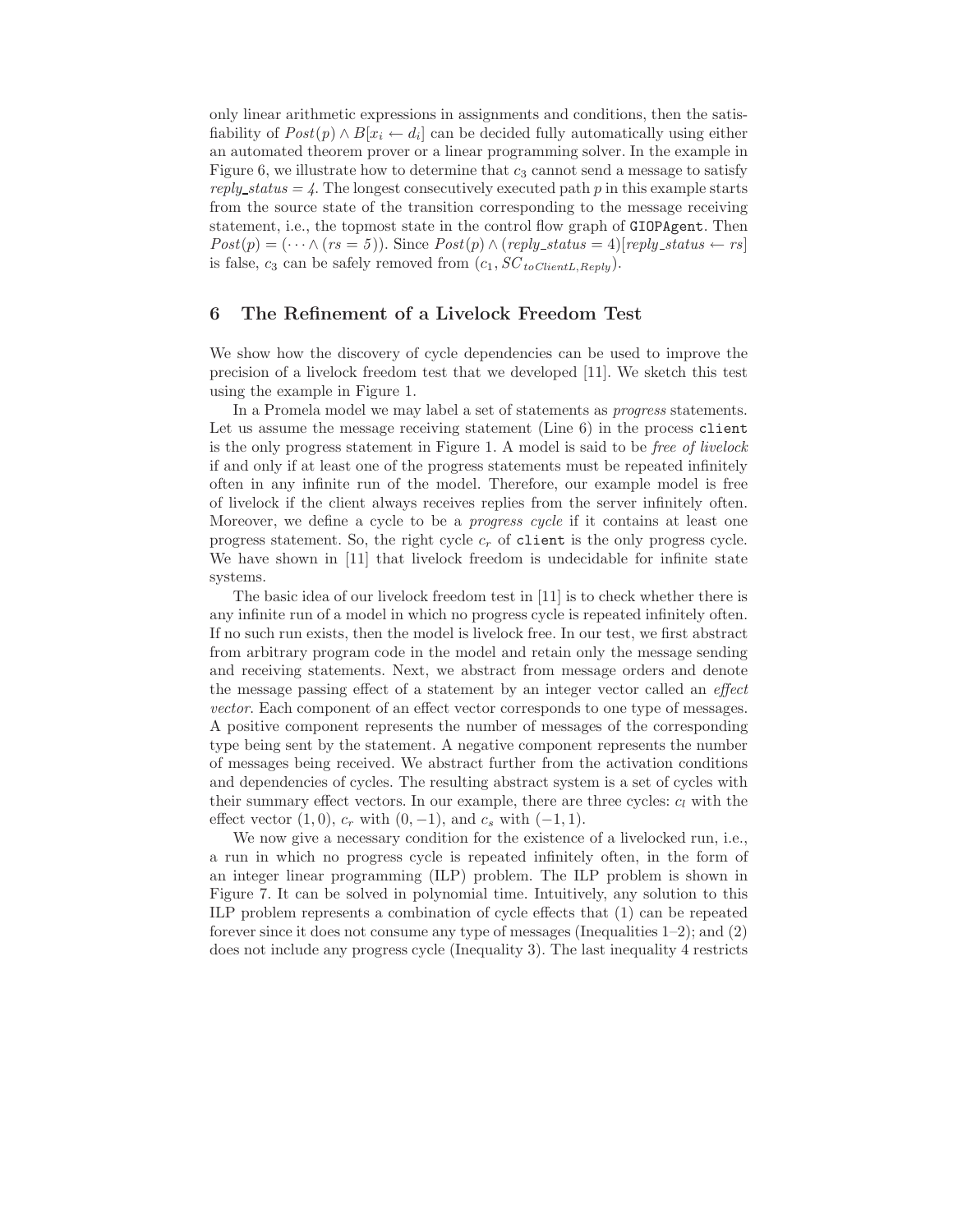the number of times that a cycle is repeated to be non-negative. If the ILP problem has no solutions, then such cycle combination does not exist, which proves livelock freedom for the model. Unfortunately, the ILP problem has a solution:  $x_1 = 1, x_2 = x_3 = 0$ . In this case, we do not know whether the model is livelock free or not because the abstraction used in our test is over-approximating and may introduce spurious behavior.

$$
\begin{pmatrix} 1 \\ 0 \end{pmatrix} x_1 + \begin{pmatrix} 0 \\ -1 \end{pmatrix} x_2 + \begin{pmatrix} -1 \\ 1 \end{pmatrix} x_3 \ge \begin{pmatrix} 0 \\ 0 \end{pmatrix} \tag{1}
$$

$$
x_1 + x_2 + x_3 > 0 \tag{2}
$$

$$
x_1 = 0 \tag{3}
$$

$$
x_i \ge 0 \tag{4}
$$

Fig. 7. The livelock freedom determination ILP problem for the model in Figure 1.

The above obtained ILP solution represents a counterexample suggesting the scenario that only the cycle  $c_l$  is repeated infinitely often in some runs. However, by the help of our cycle dependency discovery, we can see that the cycle  $c_l$  depends on  $c_r$ . Since  $c_r$  is not included in the counterexample, the counterexample is spurious. Furthermore, we can use the cycle dependency to refine the abstraction by adding the following inequality to the ILP problem in Figure 7:

$$
x_1 \le 3x_2 \tag{5}
$$

Intuitively, the new constraint says that the cycle  $c_r$  must be executed at least once for every 3 times that  $c_l$  is repeated. The determination of this constraint also relies on the estimation of the maximal iteration counts of the cycle  $c_l$ , which we discussed in [13].

The quality of the above described refinement procedure largely relies on the accuracy of the cycle dependency discovery techniques. The smaller a detected cycle dependency is, the more spurious behavior can be excluded through refinement.

## 7 Experimental Results

We have implemented different strategies to detect both local and global cycle dependencies for the models<sup>5</sup> listed in Table 1. The experimental results were obtained on a Pentium IV 1.60GHz machine with 1GB memory.

<sup>&</sup>lt;sup>5</sup> MVCC [7] models the Model View and Concurrent Control protocol used in the Clock toolkit for the development of groupware applications;  $i$ -Protocol [6] models a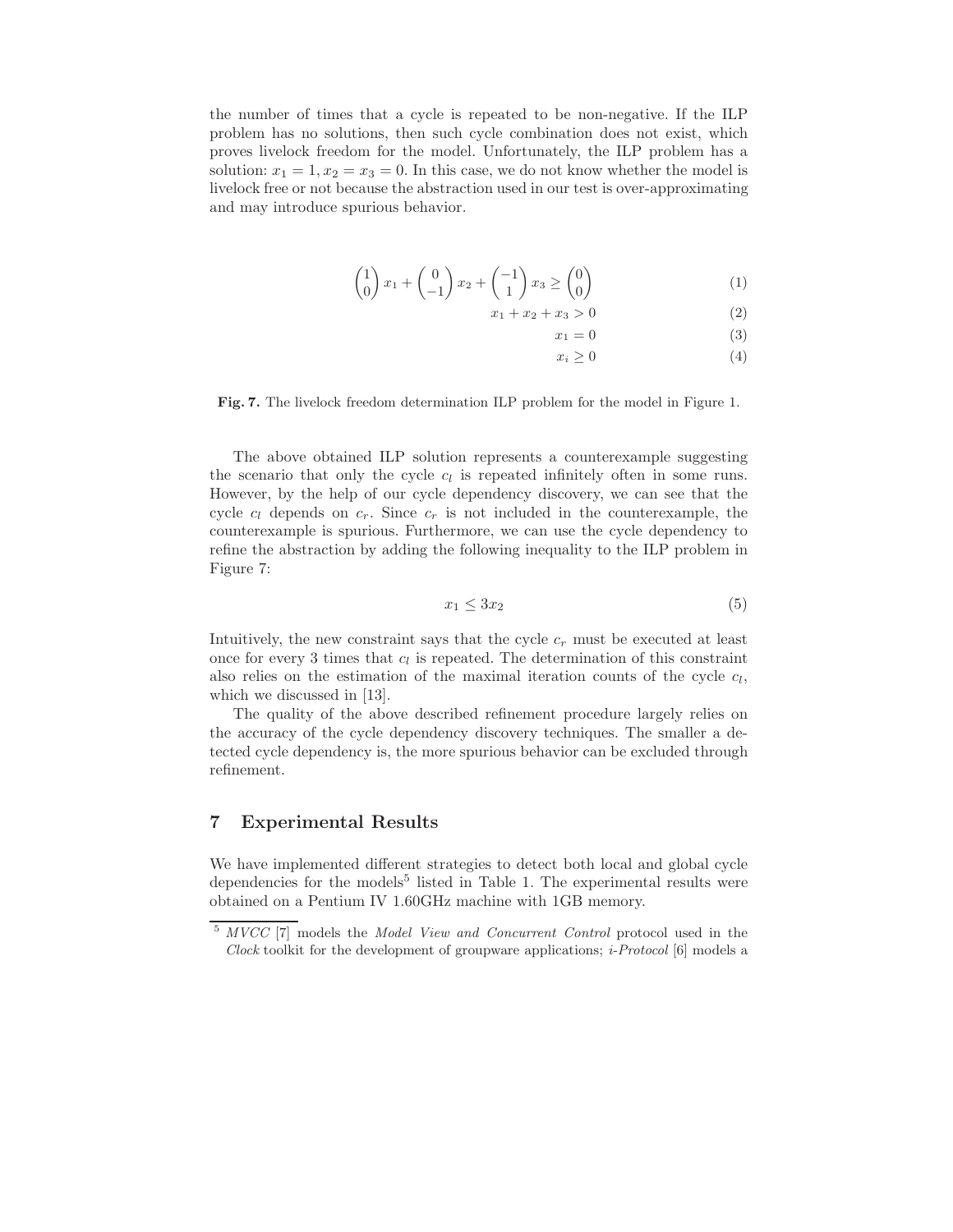| Model       | $\#$ cycles | $\#$ detected cycle dependencies |
|-------------|-------------|----------------------------------|
| i-Protocol  | 22          | 30                               |
| <b>MVCC</b> | 30          | 51                               |
| <b>GIOP</b> | 66          | 203                              |
| <b>SMCS</b> | 171         | 541                              |
|             |             |                                  |

Table 1. Test models.

We detected three types of dependencies: (1) dependencies on neighbors (see Corollary 1); (2) dependencies on cycles that may render the considered condition to be re-satisfied; (3) dependencies caused by message receiving statements. Table 1 lists the total number of dependencies of all three types that were detected for each model. Different strategies are used to over-approximate dependencies of Type 2 and 3, and their performances are compared as explained below.

|                    | summary size of dependencies \%\, \%\, reduction |      | w.r.t. MC |     | runtime (secs.) |        |               |       |
|--------------------|--------------------------------------------------|------|-----------|-----|-----------------|--------|---------------|-------|
| Model              | МC                                               | ND   | PC.       | ND  | РC              | МC     | ND            | РC    |
| <i>i</i> -Protocol | 63                                               | 63   | 43        |     | 31.7            | 13.02  | 13.27         | 13.66 |
| <b>MVCC</b>        | 60                                               | 59   | 41        | 1.7 | 31.7            | 3.55   | 3.59          | 3.52  |
| <b>GIOP</b>        | 837                                              | 788  | 714       | 5.9 | 14.7            | 29.25  | 30.12         | 33.17 |
| <b>SMCS</b>        | 5200                                             | 5200 | 3424      | Ю   | 34.2            | 136.63 | 143.75 175.05 |       |

Table 2. The comparison of different strategies to detect dependencies of Type 2. By the size of a cycle dependency  $(c, S)$ , we refer to the size of the set S. For each model and each strategy, we list the sum of the sizes of all the detected dependencies of this type.

Table 2 compares three different strategies for the detection of dependencies of type 2: MC is the coarsest one that includes a cycle in the dependency as long as it may influence at least one variable in the considered condition; ND is the next-door strategy; PC is the finest one that collects only preemptive cycles for computing dependencies. We observe that ND leads to only a minor improvement of the accuracy of the detected dependencies. PC reduces the sizes of dependencies much more effectively at the expense of a modest or even no runtime penalty (see the results for MVCC<sup>6</sup>). In particular, PC reduces the sizes

sliding-window protocol for Unix-to-Unix-Copy; GIOP [9] models inter-ORB message exchange and server object migration in the CORBA architecture; SMCS [16] models the T.122 and T.125 multi-point communication service protocol.

 $6$  The reason is that ND and PC sometimes check only a small number of cycles for computing dependencies for one cycle while MC has to check all the cycles in the same process.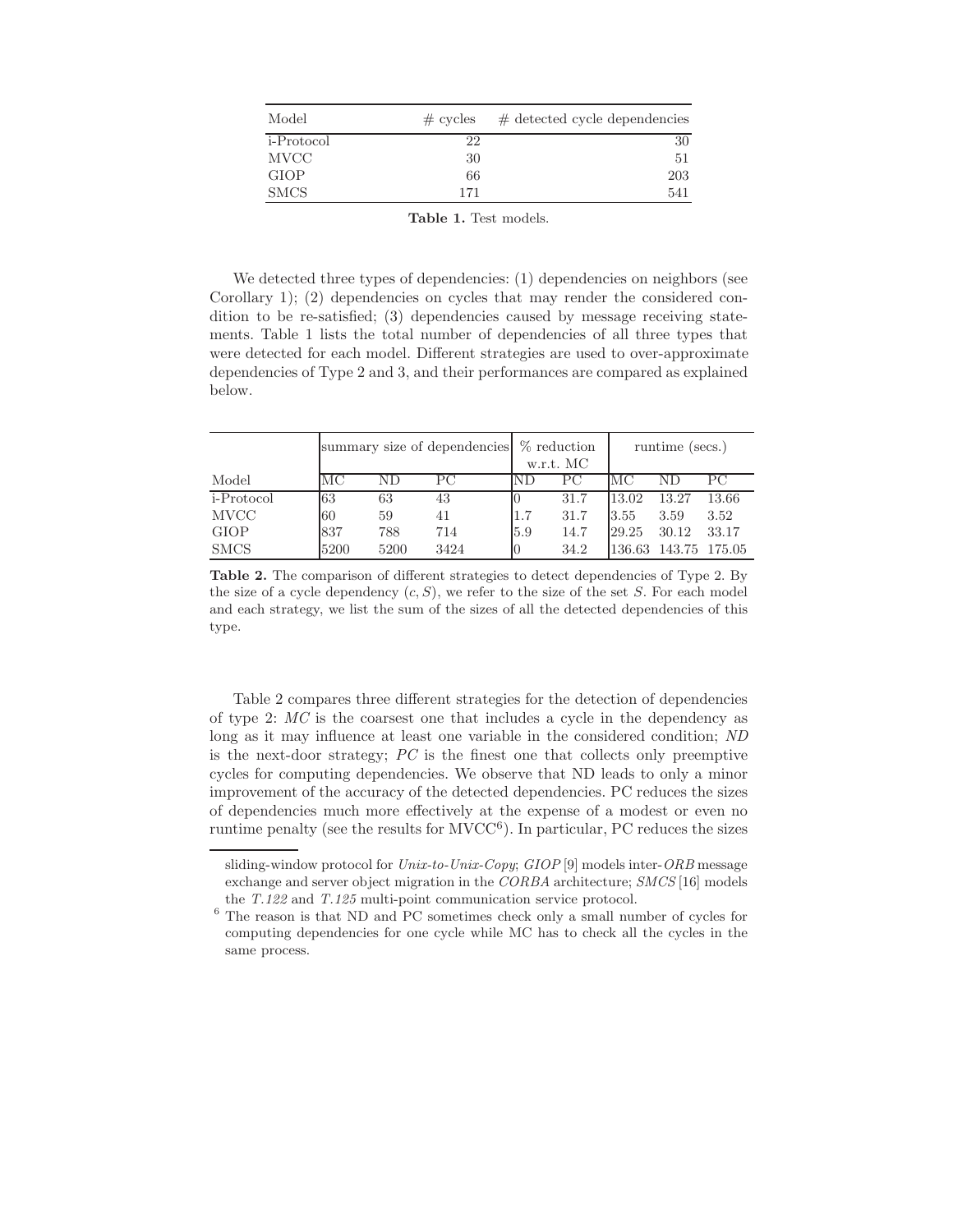of dependencies by more than one third for the model SMCS while ND does not reduce the cycle number at all.

|                    | summary size of dependencies |     |           | $%$ reduction $ $ runtime (secs.) |       |
|--------------------|------------------------------|-----|-----------|-----------------------------------|-------|
|                    |                              |     | w.r.t. SC |                                   |       |
| Model              | SС                           | FC  | FC        | SC                                | FС    |
| <i>i</i> -Protocol | 62                           | 33  | 46.8      | 0.01                              | 0.05  |
| <b>MVCC</b>        | 35                           | 35  |           | 0.01                              | 0.66  |
| <b>GIOP</b>        | 274                          | 242 | 11.7      | 0.10                              | 10.78 |
| <b>SMCS</b>        | 410                          | 338 | 17.5      | 1.37                              | 45.17 |

Table 3. The comparison of different strategies to detect global dependencies caused by message receiving statements.

Table 3 shows two strategies to detect global dependencies caused by message receiving statements: SC is coarser and includes any cycle in the dependency as long as it may send the same type of messages as received by the considered receiving statement. FC checks the fastened cycles property in order to exclude cycles that cannot contribute a desired message. We observe that FC can reduce the sizes of dependencies quite considerably at the expense of a moderate to significant runtime penalty. The fact that FC did not reduce the dependency sizes for MVCC is expected because few variables are used in the model to store components of incoming messages. Moreover, those component storing variables are not used to control the behavior of the model, i.e., there are no message determined conditions. The extra runtime required by FC on MVCC was spent on checking the existence of message determined conditions. If we know a priori that no such conditions exist in a model, which can be achieved by a manual scan of the Promela code, then FC is unnecessary.

To illustrate the benefit of our analysis we applied our approach to the counterexample refinement of our livelock freedom analysis for Promela models [11]. We have mentioned that, by obtaining smaller and more dependencies, we stand a better chance to determine spuriousness for the counterexample. The previous version of our prototype livelock freedom checker aLive used the ND strategy to discover local dependencies and was not able to detect global dependencies. In [11] we reported that the local cycle dependency detection helped to remove 7 counterexamples for a model of the Group Address Registration protocol for which livelock freedom was successfully proved. For the GIOP model, 8 counterexamples were found and aLive failed to prove spuriousness for one of them. The spuriousness of this counterexample is caused by abstracting away a global dependency. After we employed the FC strategy proposed in this paper in aLive, the one remaining counterexample in GIOP was determined to be spurious and subsequently excluded from the abstraction. The same was observed during the checking of the i-Protocol model for which 4 more spurious counterexamples were discovered due to the detection of global dependencies.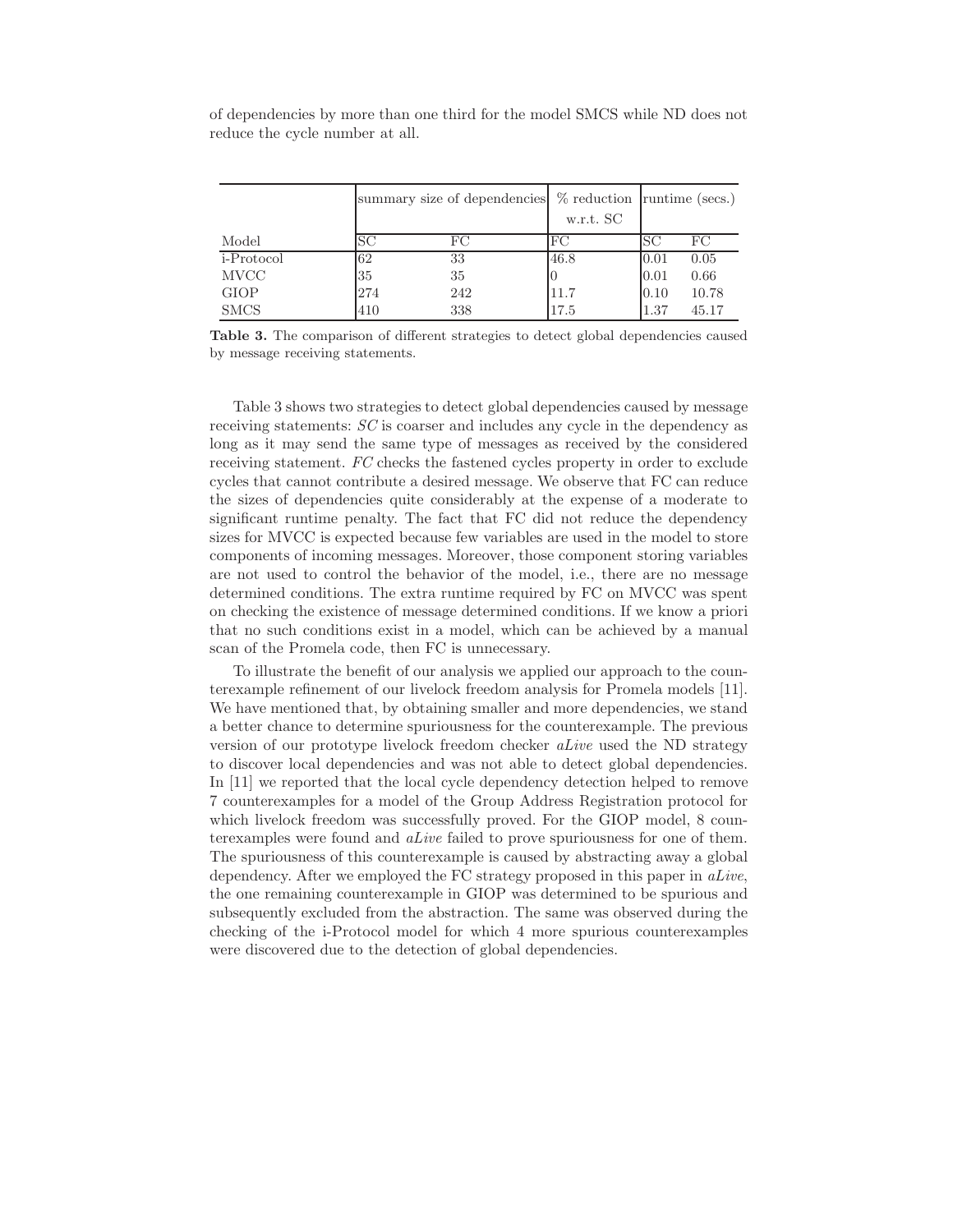We also performed experiments in which we used the cycle dependency analysis in the spuriousness determination of counterexamples found during our buffer boundedness analysis [12]. The increase in precision that we achieved lies within the range of increase that we obtained for the livelock freedom analysis.

#### 8 Conclusion

The first contribution of our work is a formalization of the concept of control flow cycle dependencies. The second contribution is that we presented several incomplete but efficient static analysis methods for the detection of both local and global cycle dependencies for reactive systems of concurrent processes. Furthermore, we conducted experiments that show the precision of this analysis when applied to a set of models of real-life systems. We also show that the precision of our approach compared to naive cycle dependency detection techniques improves the precision of our livelock freedom and buffer boundedness analyses since more spurious counterexamples can be detected.

Future work will include improving our analysis by incorporating data flow analysis. We will also consider broadening the approach to a wider range of programming and modeling languages. Finally, we see a potential for the application of cycle dependency analyses to other application areas, such as the prediction of temporal conflicts and spatial localities of code blocks for the improvement of instruction cache hit rates [10].

Acknowledgment. The work of the second author was supported by the DFGfunded research project IMCOS (Grant No. LE 1342/1-/2). We thank Daniel Butnaru for his assistance in programming the implementation prototype.

#### References

- 1. A.R. Bradley, Z. Manna, and H.B. Sipma. Termination of polynomial programs. In Proc. of VMCAI'05, volume 3385 of LNCS, pages 113–129. Springer, 2005.
- 2. D. Brand and P. Zafiropulo. On communicating finite-state machines. Journal of the ACM, 30(2):323–342, 1983.
- 3. B. Cook, A. Podelski, and A. Rybalchenko. Abstraction refinement for termination. In Proc. of SAS'05, volume 3672 of Lecture Notes in Computer Science, pages 87– 101. Springer, 2005.
- 4. J.C. Corbett and G.S. Avrunin. Using integer programming to verify general safety and liveness properties. Formal Methods in System Design, 6(1):97–123, 1995.
- 5. P. Cousot. Proving program invariance and termination by parametric abstraction, lagrangian relaxation and semidefinite programming. In Proc. of VMCAI'05, volume 3385 of LNCS, pages 1–24. Springer, 2005.
- 6. Y. Dong, X. Du, G.J. Holzmann, and S.A. Smolka. Fighting livelock in the GNU i-Protocol: a case study in explicit-state model checking. Int. Journal on Software Tools for Technology Transfer (STTT), 4(4):505–528, 2003.
- 7. T.C.N. Graham, T. Urnes, and R. Nejabi. Efficient distributed implementation of semi-replicated synchronous groupware. In ACM Symposium on User Interface Software and Technology, pages 1–10, 1996.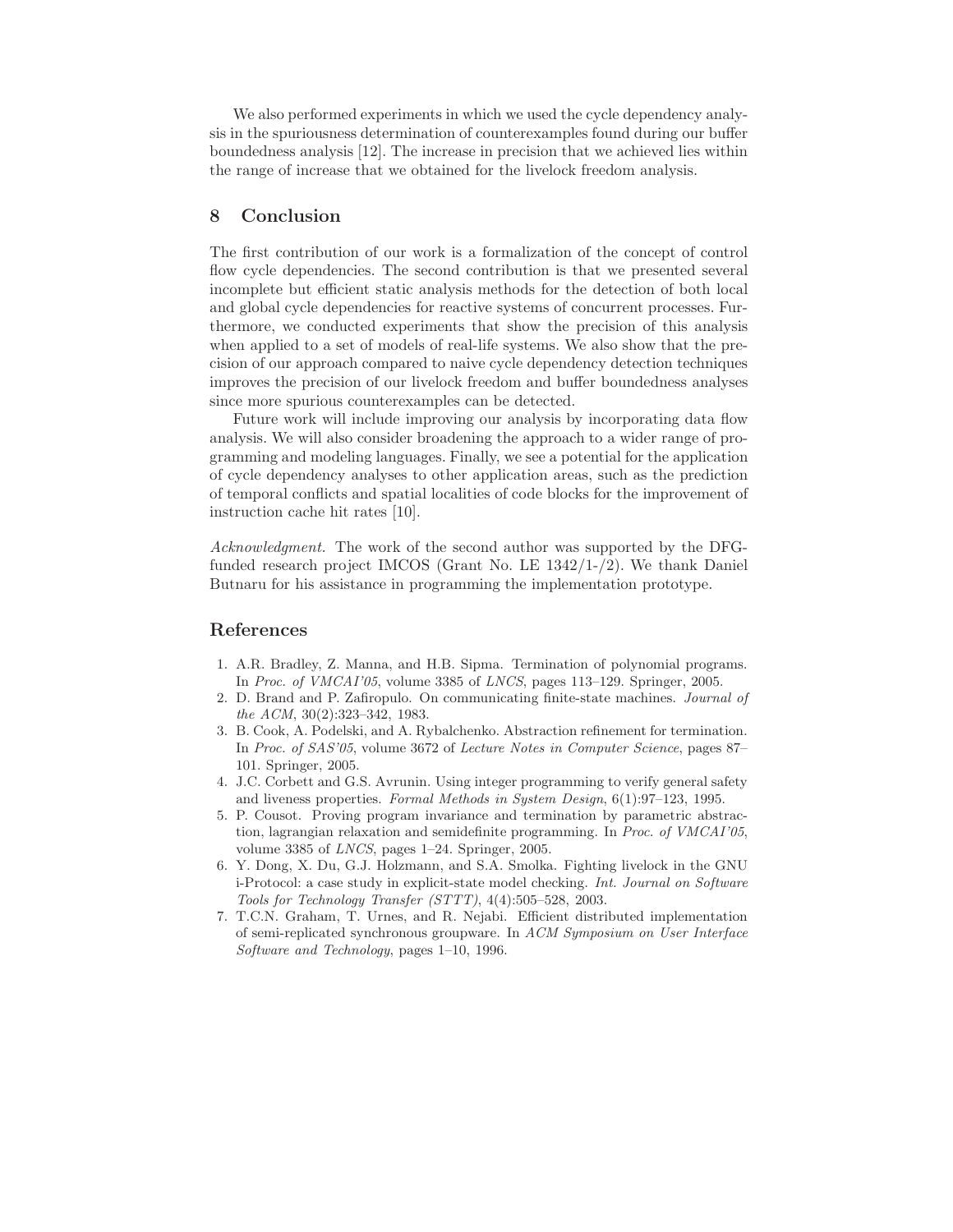- 8. G.J. Holzmann. The SPIN model checker: Primer and reference manual. Addison Wesley, 2004.
- 9. M. Kamel and S. Leue. Formalization and validation of the general Inter-ORB protocol (GIOP) using PROMELA and SPIN. Int. Journal on Software Tools for Technology Transfer (STTT), 2(4):394–409, 2000.
- 10. R. Kumar and D. Tullsen. Compiling for instruction cache performance on a multithreaded architecture. In Proc. of MICRO'02, pages 419–429. ACM/IEEE, 2002.
- 11. S. Leue, A. Stefănescu, and W. Wei. A livelock freedom analysis for infinite state asynchronous reactive systems. In Proc. of CONCUR'06, volume 4137 of LNCS, pages 79–94. Springer, 2006.
- 12. S. Leue, R. Mayr, and W. Wei. A scalable incomplete test for the boundedness of UML RT models. In Proc. of TACAS'04, volume 2988 of LNCS, pages 327–341. Springer, 2004.
- 13. S. Leue and W. Wei. Counterexample-based refinement for a boundedness test for CFSM languages. In Proc. of SPIN'05, volume 3639 of LNCS, pages 58–74. Springer, 2005.
- 14. Z. Manna and A. Pnueli. The Temporal Logic of Reactive and Concurrent Systems – Specification. Springer Verlag, 1992.
- 15. S.P. Masticola and B.G. Ryder. Non-concurrency analysis. In PPOPP'93, pages 129–138. ACM Press, 1993.
- 16. P. Merino and J.M. Troya. Modeling and verification of the ITU-T multipoint communication service with SPIN. In Proc. of SPIN'96, 1996.
- 17. L.I. Millett and T. Teitelbaum. Issues in slicing Promela and its applications to model checking, protocol understanding, and simulation. STTT, 2(4):343–349, 2000.
- 18. G. Naumovich and G.S. Avrunin. A conservative data flow algorithm for detecting all pairs of statements that may happen in parallel. In SIGSOFT FSE'98, pages 24–34. ACM Press, 1998.
- 19. F. Nielson, H.R. Nielson, and C. Hankin. Principles of program analysis. Springer, 2nd edition, 2005.
- 20. Radek Pelánek. BEEM: Benchmarks for explicit model checkers. In Proc. of  $SPIN'07$ , volume 4595 of *LNCS*, pages 263–267. Springer, 2007.
- 21. A. Podelski and A. Rybalchenko. A complete method for the synthesis of linear ranking functions. In Proc. of VMCAI'04, volume 2937 of LNCS, pages 239–251. Springer, 2004.
- 22. S.F. Siegel and G.S. Avrunin. Improving the precision of INCA by eliminating solutions with spurious cycles. IEEE Trans. Software Eng., 28(2):115–128, 2002.
- 23. F. Tip. A survey of program slicing techniques. Journal of Programming Languages, 3(3):121–189, 1995.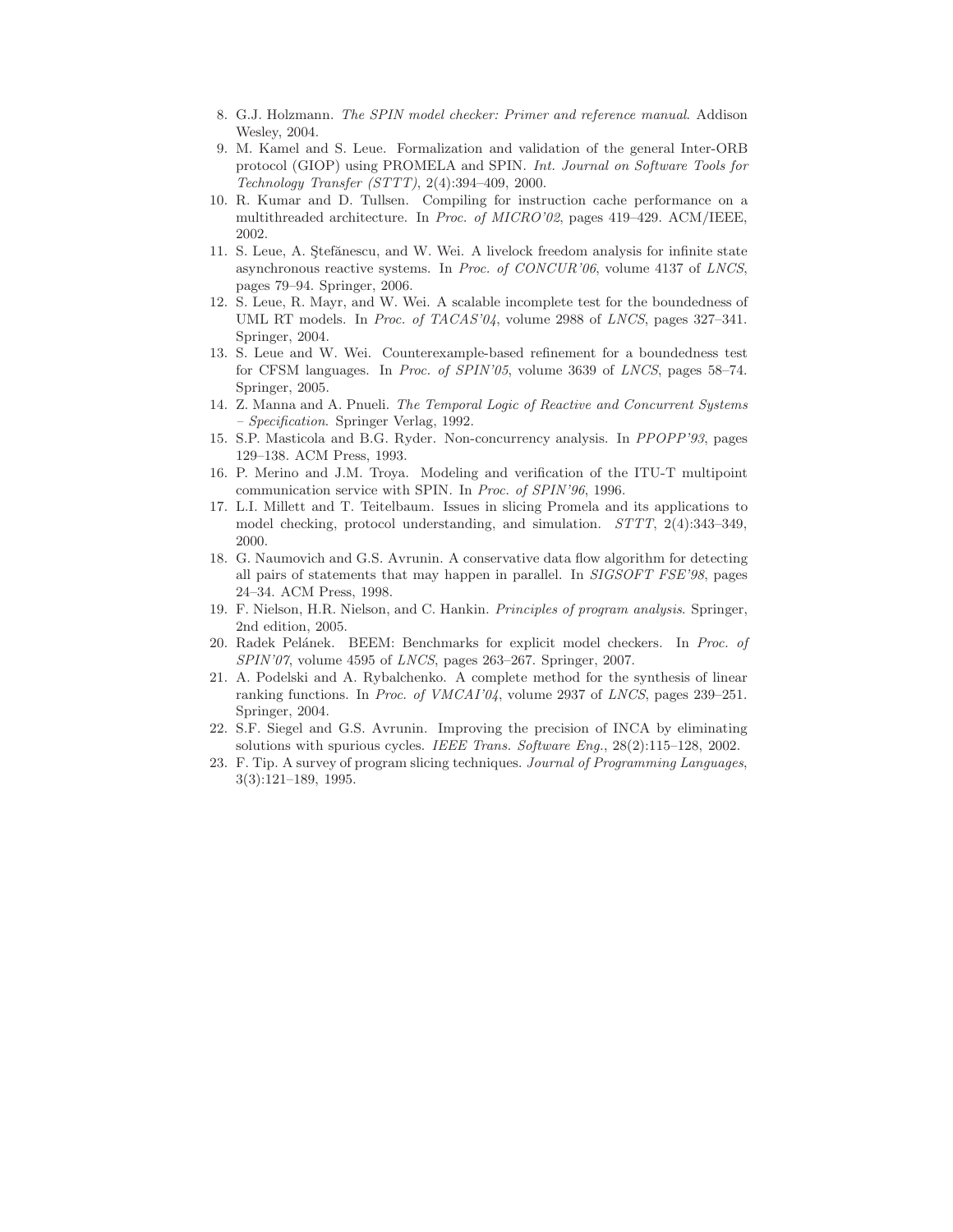## A Appendix

#### A.1 The Proof of Theorem 1

We prove the theorem by a reduction from the problem below proved to be undecidable in  $[2]^7$ .

Problem 1. Executability of a message reception in a system of communicating finite state machines (CFSM).

- Instance: A CFSM M and a local state s of M having an outgoing transition t labeled by the receive action  $2a$
- Question: Does there exist a run of M such that the message reception  $2a$ is executed at s?

We construct a CFSM system  $M'$  from  $M$  by  $(1)$  introducing a new state  $s'$  in the same state machine as s is; (2) adding at  $s'$  a self-transition labeled with  $\mathcal{B}'$  where b is a newly introduced type of message; (3) changing the target state of the transition t to the newly introduced state  $s'$ ; and finally (4) adding a new state machine consisting of a single state  $s''$  and a self-transition at  $s''$ . Moreover, let c be the self-loop at  $s'$  and  $S$  be the singleton cycle set consisting of the self-loop at  $s''$ .

We prove that '?a' can be executed at s in M if and only if c does not depends on  $S$  in  $M'$ .

For the "if" part, assume that  $c$  does not depends on  $S$ . Then, there exists an infinite run of  $M'$  in which  $c$  is executed infinitely often while the self-loop at  $s''$  is not. From the construction of  $M'$ , c can be executed only if '?a' can be executed at s in  $M'$ , which means that '?a' can be executed also in M.

For the "only if" part, assume that '?a' can be executed at s in  $M$ . Then, '?a' can be also executed in  $M'$ . After '?a' is executed, c can be repeated alone forever, which means c does not depend on any other cycles for an infinite number of executions. ⊓⊔

#### A.2 The Proof of Proposition 1

If c is repeated an infinite number of times, then some other cycle  $c'$  in  $p$  must be repeated also infinitely often. On every path from a state in  $c$  to a state in  $c'$ , there must be a transition  $t$  from an exit state of  $c$  such that  $t$  is not contained in c. There are only finitely many such transitions, so one of them is taken an infinite number of times and it belongs to at least one of the neighbors of c.  $\Box$ 

<sup>7</sup> The proof is actually for the undecidability of the same problem for communicating finite state machines (CFSM). However, Promela models with unbounded buffers can simulate CFSM systems. Thus, the undecidability result also holds for Promela models.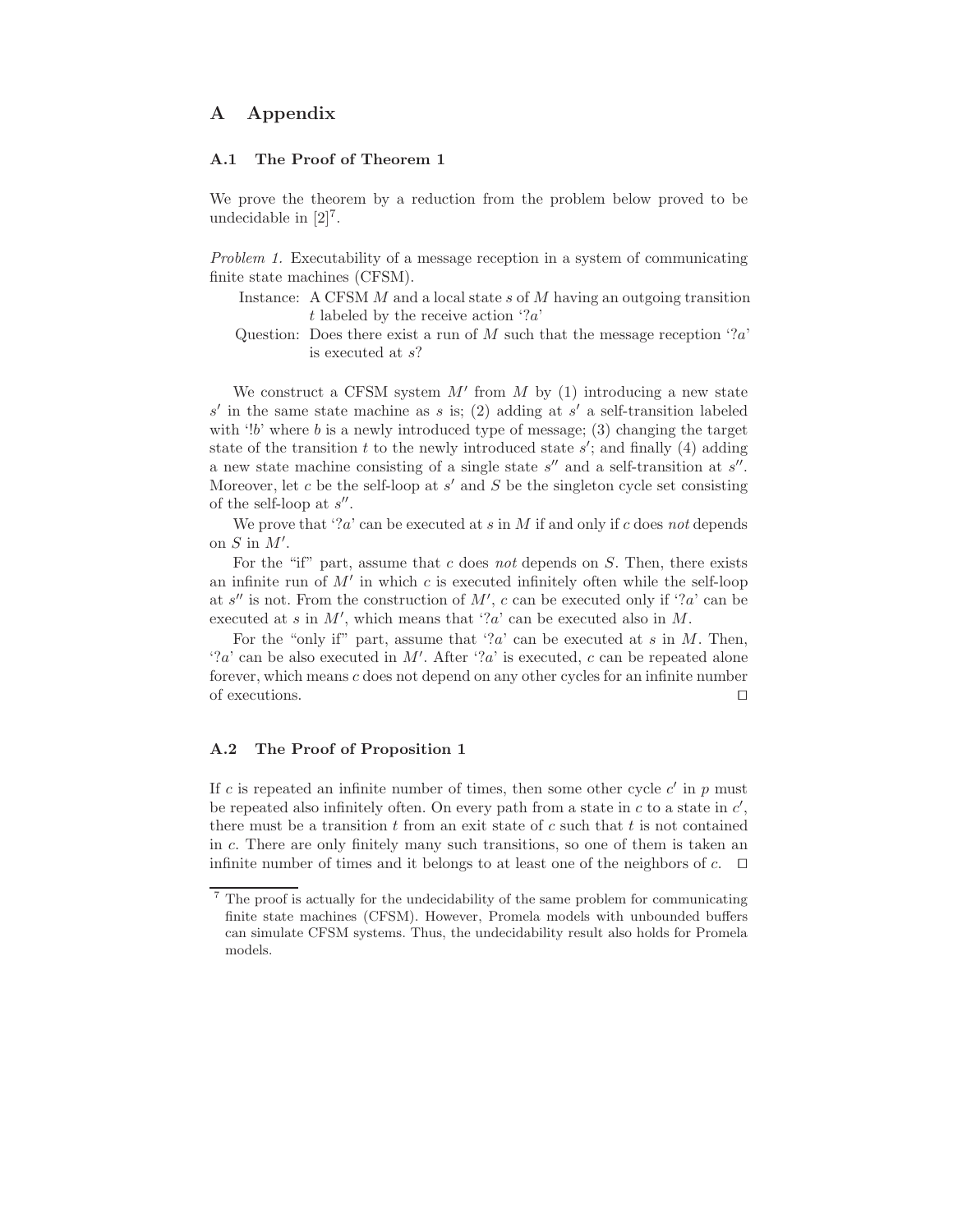#### A.3 The Termination and Soundness of the Algorithm in Figure 4

Proposition 3 (Termination). The algorithm in Figure 4 always terminates.

Proof. It is easy to see that no cycle can be added to visited more than once. Hence, each call to search for preemptive cycles results in a new cycle being added to visited (Line 9). Note that our algorithm never removes any cycle from visited. Since there are only finitely many cycles, the algorithm must terminate. ⊓⊔

**Proposition 4 (Soundness).** Given as an input a cycle c in process p such that c is terminating on a locally determined condition B, the algorithm in Figure 4 returns a cycle dependency  $(c, S)$  such that a cycle  $c' \in MC_p(E_c(B))$  is preemptive if and only if  $c' \in S$ .

*Proof.* We assign a natural number  $level(d)$  to each cycle d that is added to visited as follow: (1)  $level(c) = 0$ ; (2) if  $c_1$  is enqueued (Line 18) or added to ccs (Line 16) inside the call to search for preemptive cycles  $(c_2, B)$  and  $level(c_2) = n$ , then  $level(c_1) = n + 1$ . In the second case, we say that  $c_2$  is the parent of  $c_1$  and  $c_1$  is a child of  $c_2$ . Then, we can build a parent-child tree (PCT).

For the "if" part, we prove that if  $c' \in S$  then it is preemptive. It is easy to see that, in the path from the root  $c$  to  $c'$  in the PCT, no cycle except  $c$  and  $c'$  modifies any variable in  $E_c(B)$ . From this path, we can easily construct an acyclic path  $\theta$  from an exit state t in c to an exit state t' in c', and an acyclic path  $\theta'$  from t' to t.  $\theta$  and  $\theta'$  apparently do not modify any variable in  $E_c(B)$ .

For the "only if" part, assume that  $c'$  is preemptive. Then, there is an exit state t in c, an exit state t' in c', an acyclic path  $\theta$  from t to t', and an acyclic path  $\theta'$  from  $t'$  to t such that  $\theta$  and  $\theta'$  do not modify any variable in  $E_c(B)$ . The path  $\langle \theta, \theta' \rangle$  can be decomposed into a set of cycles, from which we can construct a sequence of pairwise distinct cycles  $c_1, \ldots, c_n$  such that (1)  $c_1$  is a neighbor of c, (2)  $c_n$  is a neighbor of c', and (3) each  $c_i$  and  $c_{i+1}$  are neighbors. It is easy to see no cycle in such a sequence modifies any variable in  $E_c(B)$ . Let SEQ be the set of shortest sequences of cycles as constructed in this way. Assume that the sequences in  $SEQ$  are of length n. For each sequence in  $SEQ$ , we add  $c$  to its head and attach  $c'$  to the end. We prove that there is one sequence  $seq \in SEQ$  that is a path in the PCT, which implies that c' is added to ccs. The proof is by showing that, for any  $k \leq n$ , there is a sequence  $seq \in SEQ$  such that its prefix of length i is a path in the PCT  $(*)$ , by induction on the length i of prefixes of sequences in SEQ.

Induction base: The prefix of length 1 of any sequence in  $SEQ$  is c, which is a path in the PCT.

Induction step: Assume that  $(*)$  holds for k. Let P be the set of sequences in SEQ such that their prefixes of length k are paths in the PCT. Let  $C_k$  be the set of cycles  $\{d \mid d \text{ is the } k\text{-th element in a sequence in } P\}$ , and  $C_{k+1}$  be  ${d | d$  is the  $(k+1)$ -th element in a sequence in  $P$ . By contradiction, we assume that there is no sequence in P such that its prefix of length  $(k + 1)$  is a path in the PCT. Then, inside the call to search for preemptive cycles  $(c_k, B)$  for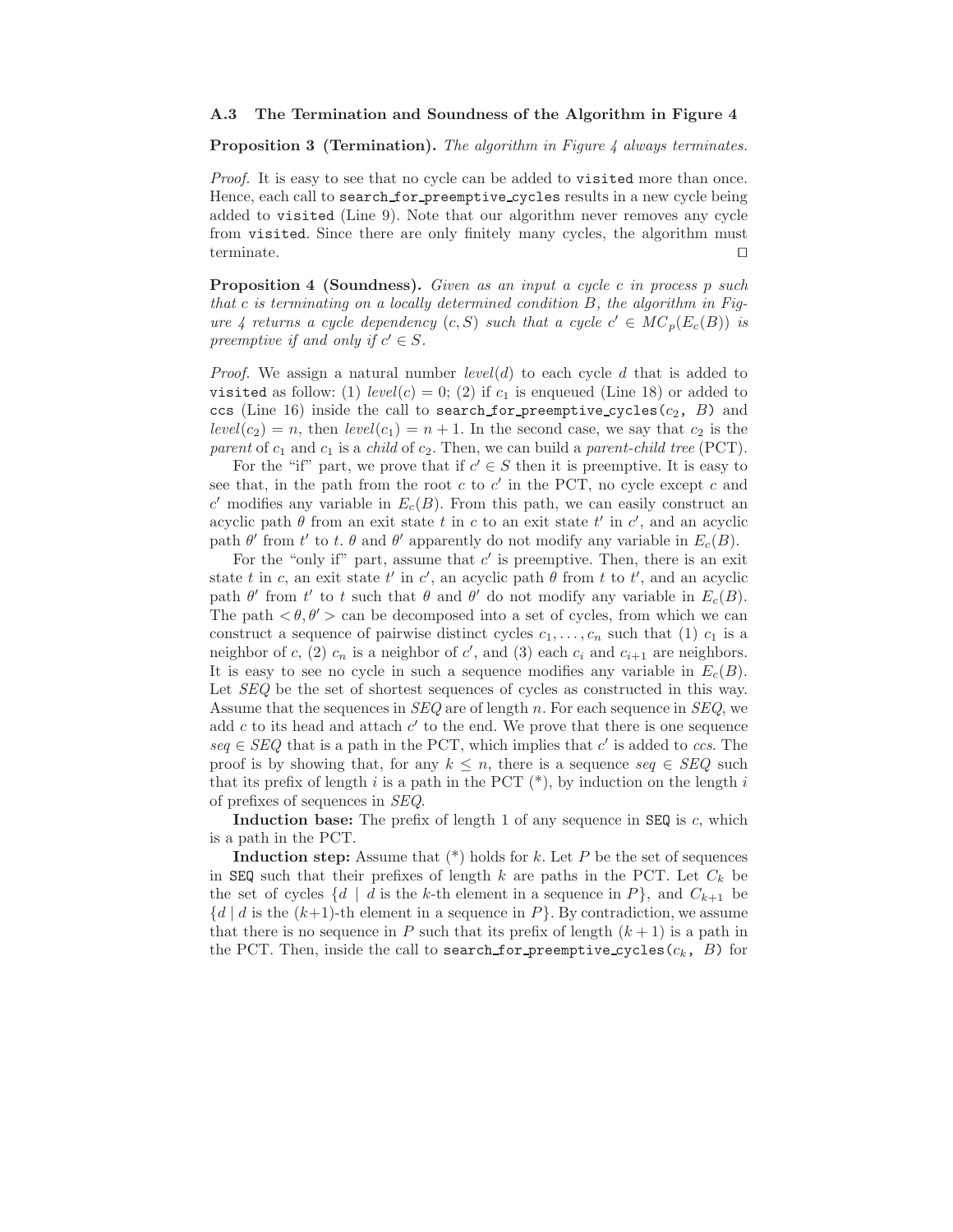each  $c_k \in C_k$ , none of the neighbors of  $c_{k+1}$  in  $C_{k+1}$  is enqueued or added to visited. This happens only when  $c_{k+1}$  is already in open or in visited. Let p be the parent of  $c_{k+1}$ . So,  $p \notin P$ . We have either that (1) level(p) = k, or that (2)  $level(p) < k$ . When  $level(p) = k$ , the path from c to p must be the prefix of length k of some sequence in SEQ, which means that  $p \in P$ . This leads to a contradiction. When  $level(p) < k$ , we construct a sequence of cycles from any sequence in P whose  $(k+1)$ -th element is  $c_{k+1}$ , by replacing the prefix of length  $k$  by p. The new sequence is shorter than the sequences in  $SEQ$ , which contradicts that  $SEQ$  contains the shortest sequences of pairwise distinct cycles connecting  $c$ and  $c'$ . ⊓⊔

#### A.4 The Proof of Proposition 2

**Lemma 1.** Using the notation in the definition of the fastened cycles property in Section 5, the following is satisfied: For any path  $p_1$  that ends at an exit state s within p, the path  $p_2$  in c from the source state of  $t_1$  to s is consecutively executed<sup>8</sup> in the end of  $p_1$ .

*Proof.* We suppose that there are q exit states in  $p: es_1, \ldots, es_q$ . We prove the lemma by induction on the index  $k$  of  $es_k$ .

**Induction base:**  $es_1$  is the source state of  $t_1$ . The path from  $es_1$  to  $es_1$  is an empty path which is always consecutively executed.

**Induction step:** Assume the lemma holds for  $es_m$  where  $m < k$ . Let  $p'$ denote the path from the source state of  $t_1$  to  $es_k$ . Suppose that  $es_i$  is the last exit state at which the execution of  $p'$  is interrupted. We have that  $j < k$ . From the induction assumption, immediately before the execution  $p'$  is resumed at  $es_j$ , the path from the source state of  $t_1$  to  $es_j$  is consecutively executed. Furthermore, after the execution of  $p'$  is resumed, the remaining part of  $p'$  is also consecutively executed. So,  $p'$  is consecutively executed.  $\Box$ 

In the following, we prove Proposition 2 using the above lemma.

*Proof.* We denote by  $s_1$  the statement  $\mathbf{b?msg}(x_1, \ldots, x_n)$ , by  $s_2$  the statement  $(B)$ , by  $t_1$  the transition corresponding to  $s_1$ , by  $t_2$  the transition corresponding to  $s_2$ , and by p the path from the source state of  $t_1$  to the source state of  $t_2$ .

We denote by  $s_l$  the exit state within p at which the execution of c is interrupted at the last time in a run. We denote by  $p'$  the path from the source state of  $t_1$  to  $s_l$  in c, and by  $p''$  the path from  $s_l$  to the source state of  $t_2$  in c. So,  $p = \langle p', p'' \rangle$ . Following Lemma 1, before the execution of c is resumed, p' is consecutively executed. Because  $s_l$  is the last state at which c is exited,  $p''$  is also consecutively executed after c is re-entered. So,  $p$  is consecutively executed before the condition statement  $s_2$  is reached. In this consecutive execution of  $p$ a message  $\text{msg}(d_1,\ldots,d_n)$  is received and each variable  $x_i \in var(B)$  is assigned

<sup>&</sup>lt;sup>8</sup> Given two paths  $p_1$  and  $p_2$ , we say that  $p_2$  is executed in  $p_1$  if  $p_2$  is a subsequence of  $p_1$ . If  $p_2$  is a consecutive subsequence of  $p_1$ , then we say that it is consecutively executed in  $p_1$ . In particular, an empty path is always consecutively executed.